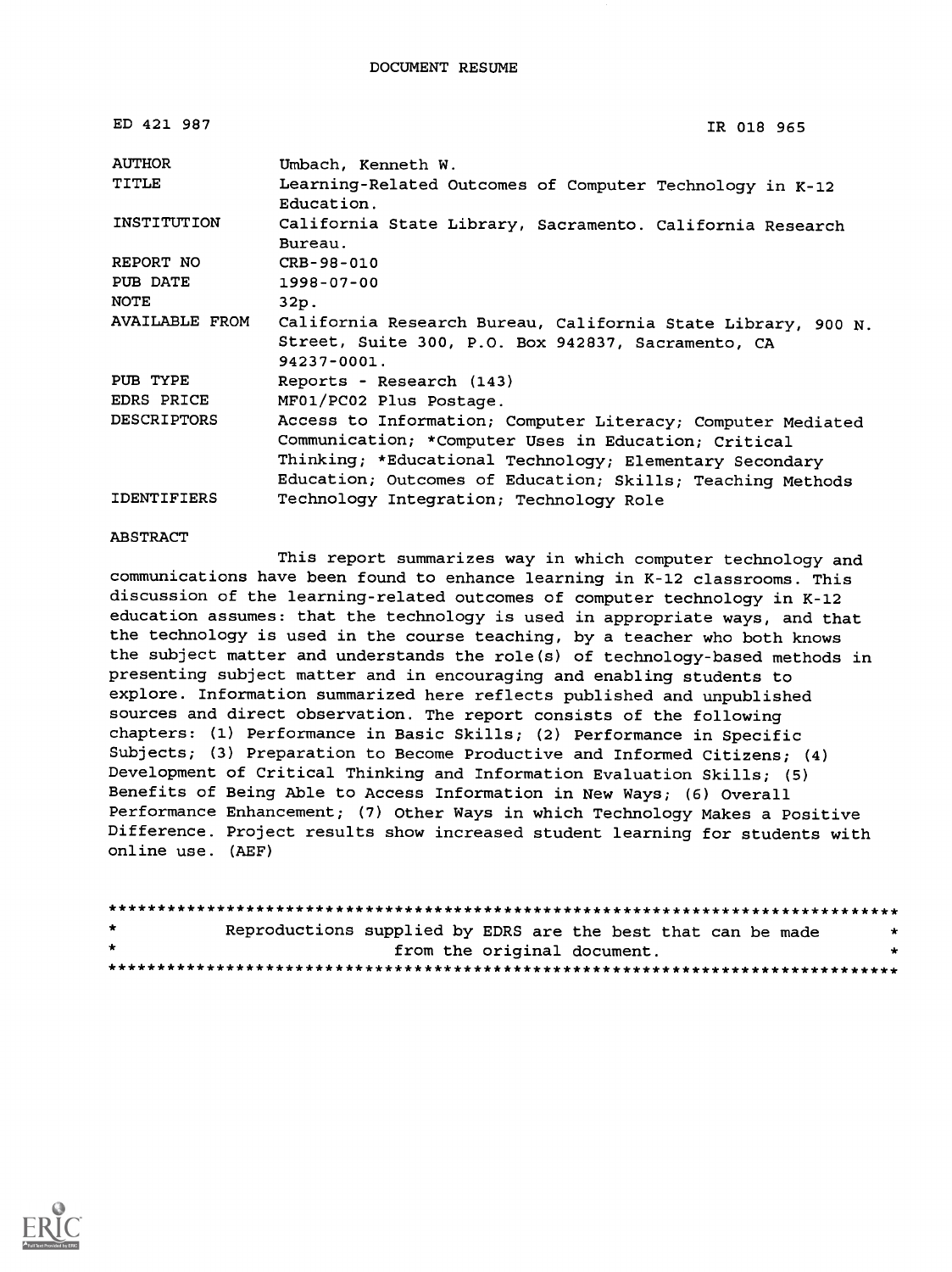





/ (

 $\frac{1}{2}$ 

# CALIFORNIA STATE LIBRARY

California Research Bureau 900 N Street, Suite 300 Ro. Box 942837 Sacramento, CA 04237-00 (916) 653-7843 phone (916) 654-5829 fax

# **Learning-Related Outcomes** of Computer Technology in K-12 Education

By Kenneth W. Umbach, Ph.D.

Prepared at the Request of Assembly Member Kerry Mazzoni

JULY 1998





2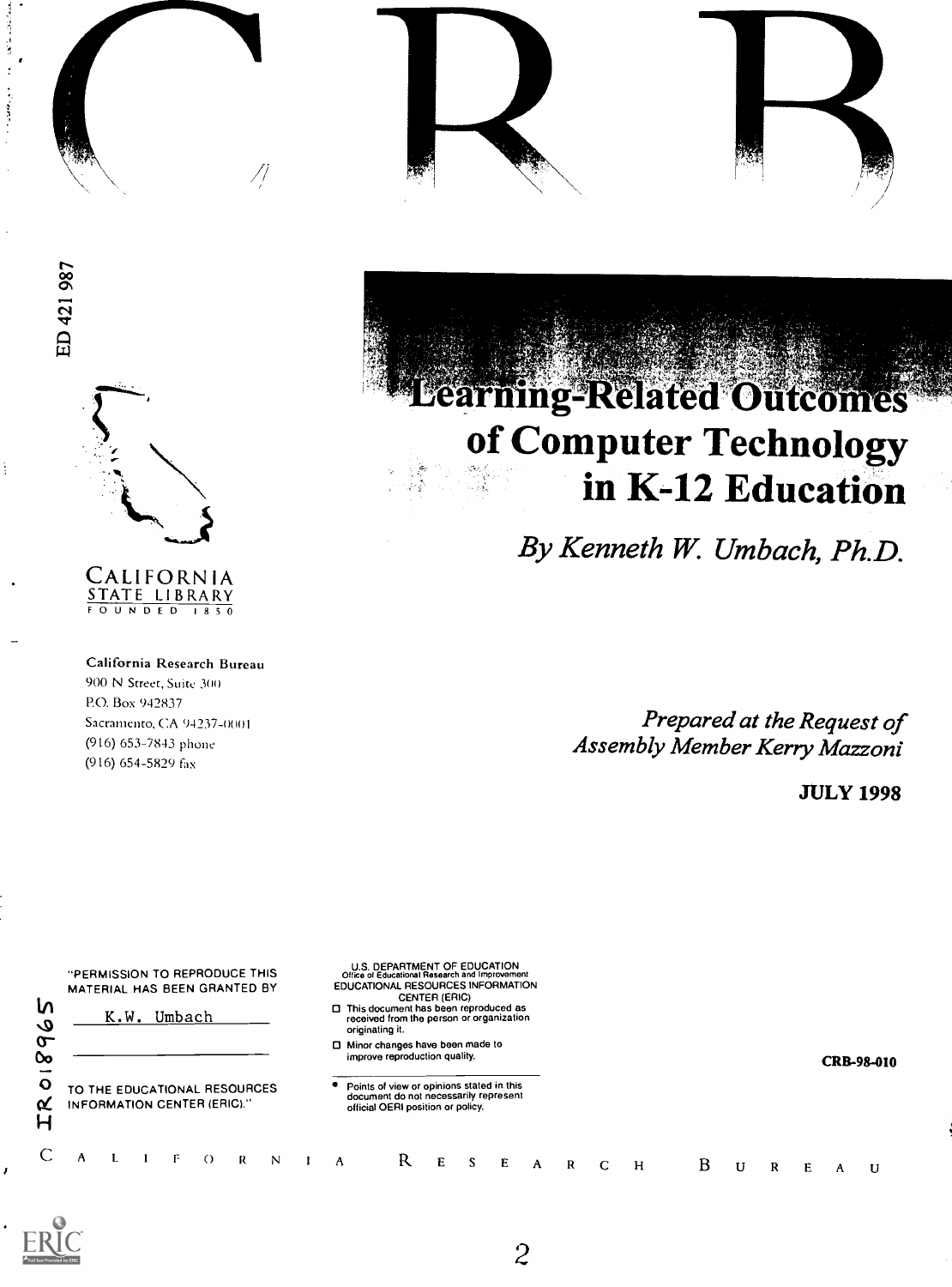The California Research Bureau provides objective, nonpartisan, timely, and confidential research to the Governor's Office, members of both houses of the Legislature, and other constitutional officers. In-depth research reports are prepared on selected topics that are the subject of current or probable future legislation.

The Research Bureau also provides specialized library services from its capitol office, including reference and bibliographical services, and obtains books and materials.

The Legislature and the Governor created the California Research Bureau within the California State Library in 1991.

The California Research Bureau can be reached at: www.library.ca.gov



Parties.

**Gentler**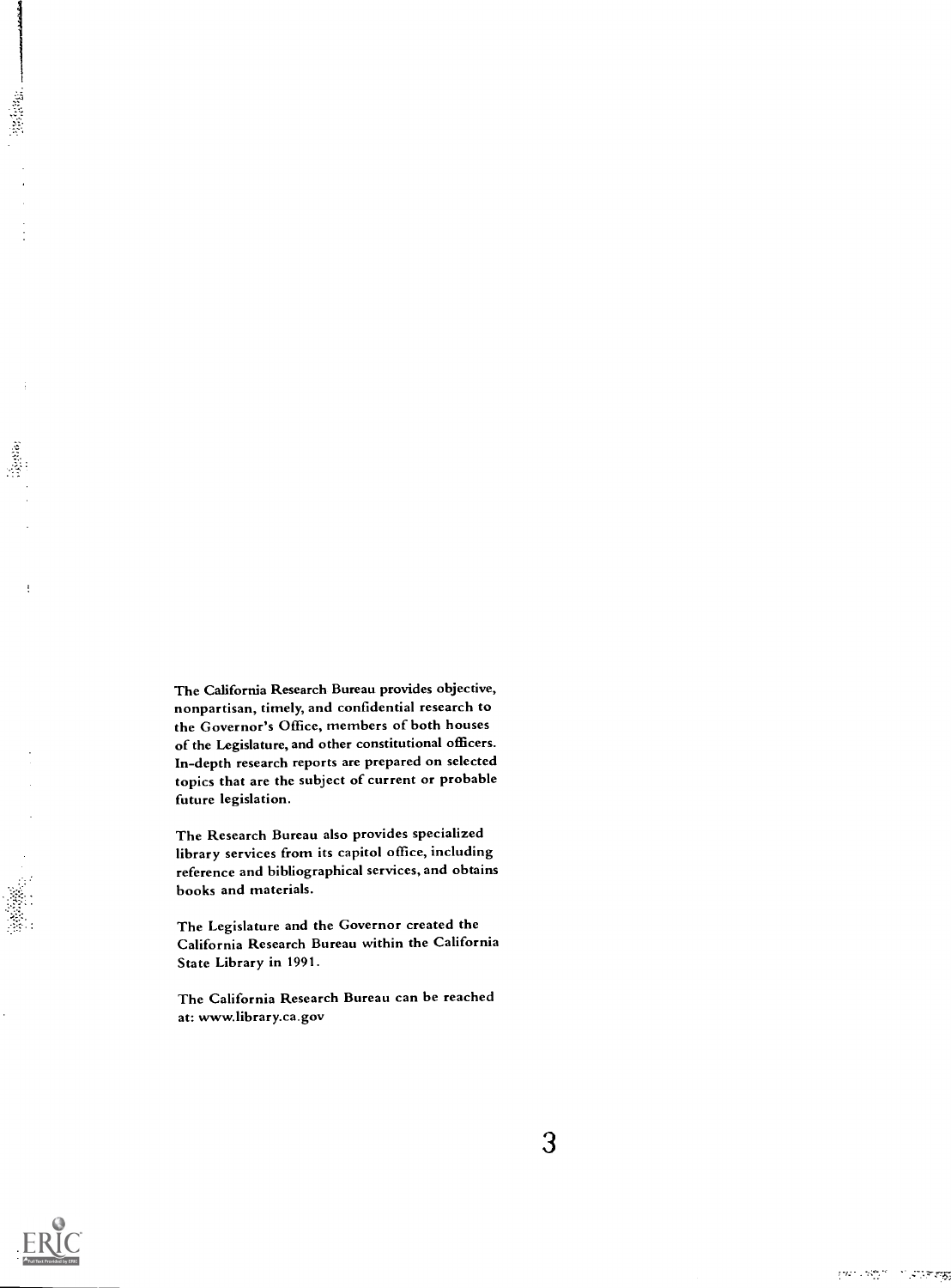# Learning-Related Outcomes of Computer Technology in K-12 Education

By Kenneth W. Umbach, Ph.D.

Prepared at the Request of Assembly Member Kerry Mazzoni

JULY 1998

CRS-98-010



 $\overline{4}$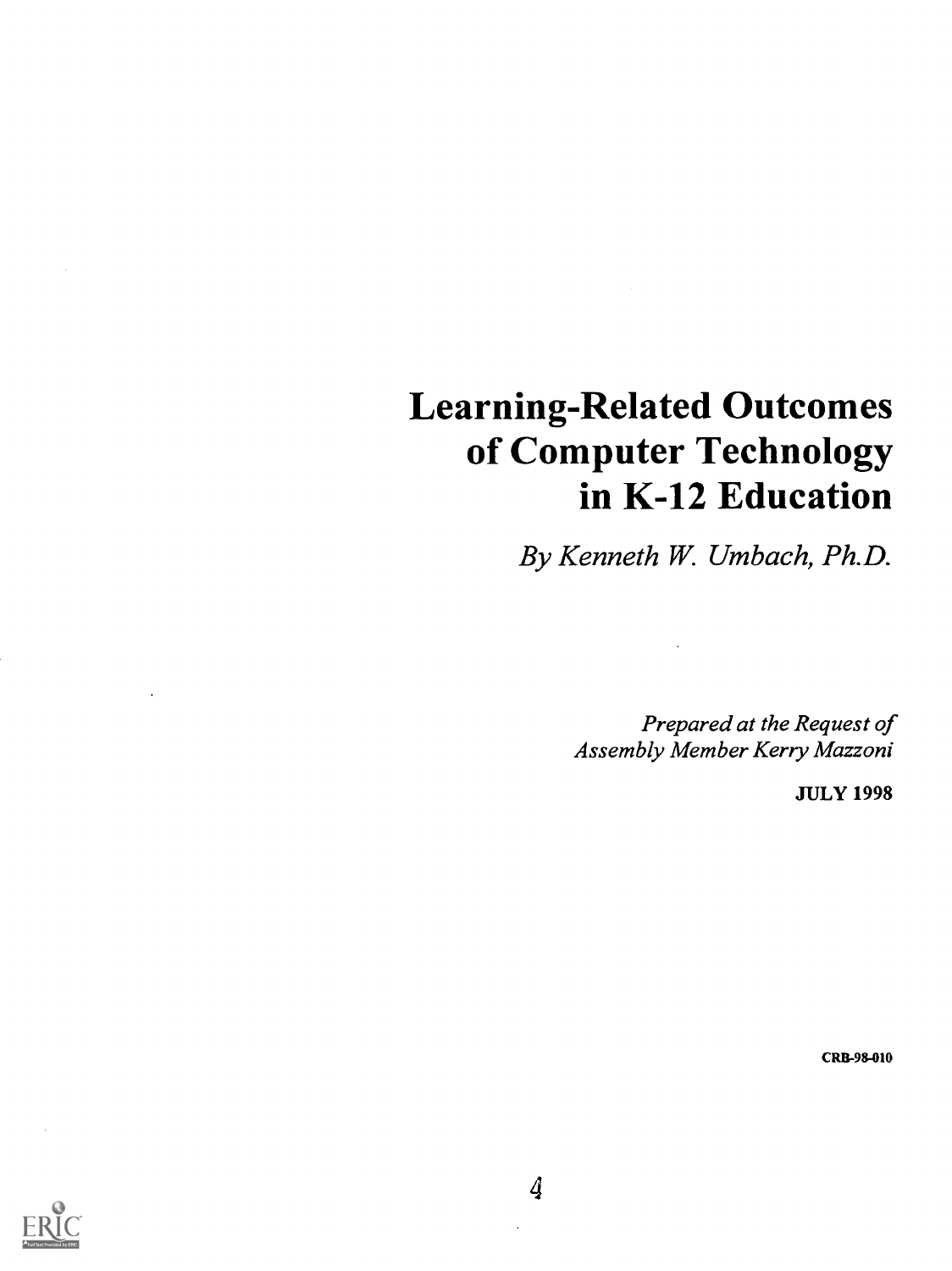# **ONTENTS**

This paper summarizes ways in which computer technology and communications have<br>been found to enhance learning in K-12 classrooms. Information summarized here been found to enhance learning in  $K-12$  classrooms. reflects published and unpublished sources (both formal and informal) and direct observations.

| 7. OTHER WAYS IN WHICH TECHNOLOGY MAKES A POSITIVE     |  |
|--------------------------------------------------------|--|
|                                                        |  |
| 5. BENEFITS OF BEING ABLE TO ACCESS INFORMATION IN NEW |  |
|                                                        |  |
|                                                        |  |
| 4. DEVELOPMENT OF CRITICAL THINKING AND INFORMATION    |  |
|                                                        |  |
| 3. PREPARATION TO BECOME PRODUCTIVE AND INFORMED       |  |
|                                                        |  |
|                                                        |  |
|                                                        |  |

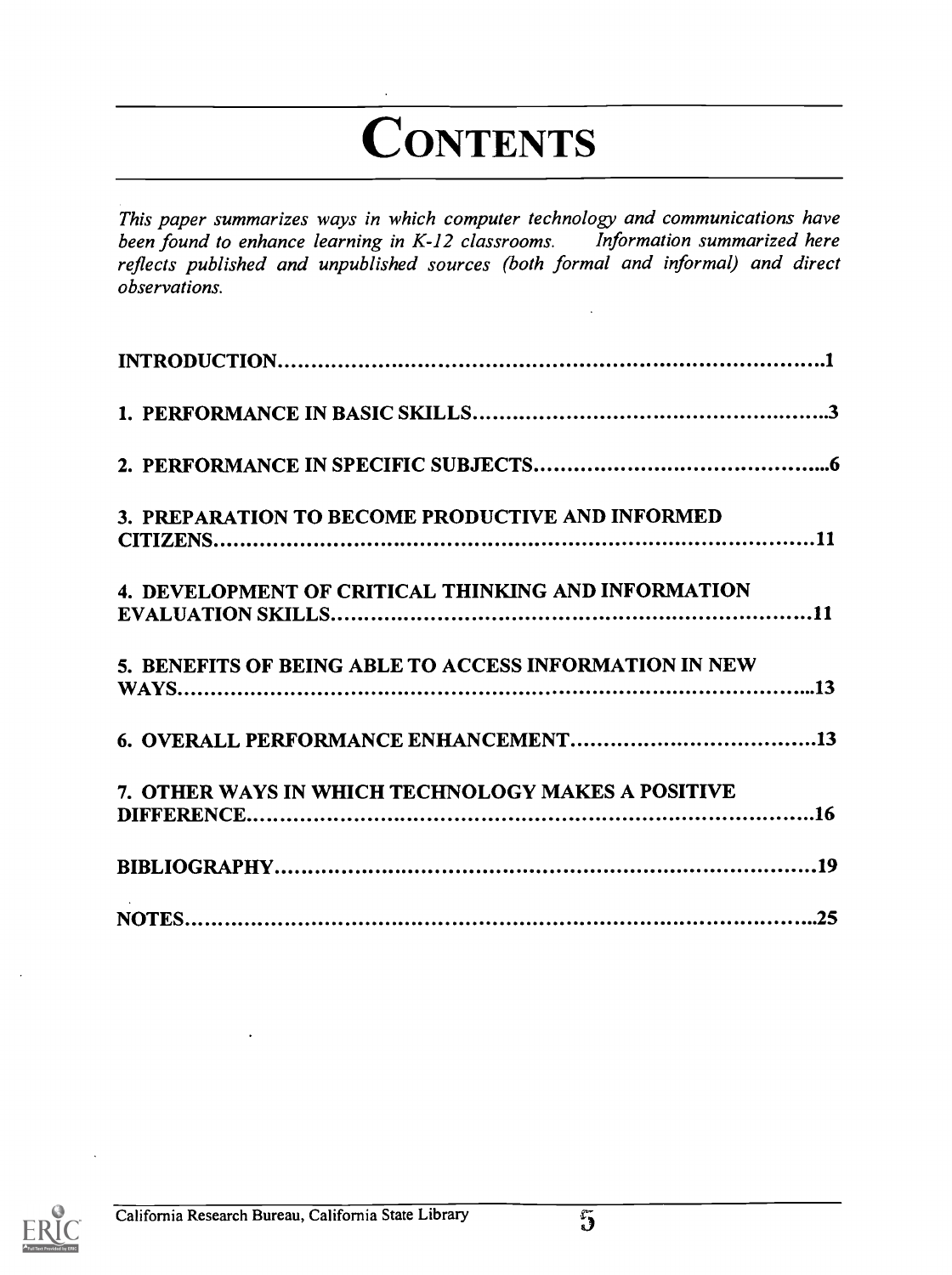## Introduction

This paper has been prepared at the request of Assembly Member Kerry Mazzoni, Chair of the Assembly Education Committee, to support the work of the Commission on Teacher Credentialing in developing computer technology training standards for teachers. Those standards will respond to requirements of Assembly Bill 1023 (Chapter 404, Statutes of 1997).

This discussion of the learning-related outcomes of computer technology in K-12 education assumes:

- (1) That the technology is used in appropriate ways, and
- (2) That the technology is used in the course of teaching, by a teacher who both knows the subject matter and understands the role(s) of technology-based methods in presenting subject matter and in encouraging and enabling students to explore.

That is, technology may be productive in K-12 schools when it is applied within an appropriate educational framework under the direction of a teacher, and taking into consideration the needs of the students and what is appropriate to the subject. This discussion does not speculate on any abstract contribution of "technology."<sup>1</sup> Instead it sees computers, software, digital information resources, and the Internet in the context of the teacher's role. The centrality of the teacher's role underlines the importance of training in the effective and appropriate use of technology in the classroom. The literature unambiguously agrees with this point.

As students mature, they learn to direct their own learning and may apply many types of tools and resources in achieving learning objectives. One of the goals of education is to foster this capacity for self-directed learning, a capacity that is both strengthened and complicated by the new resources provided by technology.

Computer technology and computer-mediated resources have changed radically in the last five years. The power of desktop computers has grown enormously in that period and is amplified by the growth of local area networks. Even that growth is overshadowed by the revolutionary growth of the Internet and the explosion in information resources available by way of the Internet and on CD-ROM disks.

The rapid growth and increasing sophistication of the technology available renders older evaluations of the impact of technology obsolete or incomplete in many respects. A major report published in 1995 by the U.S. Congress's Office of Technology Assessment noted, "most schools lack connectivity, administrative and organizational support, and technical expertise to integrate electronic networks into the teaching and learning process."2 Since then, however, schools have increased their access to and understanding of computer technology and communications in the curriculum.

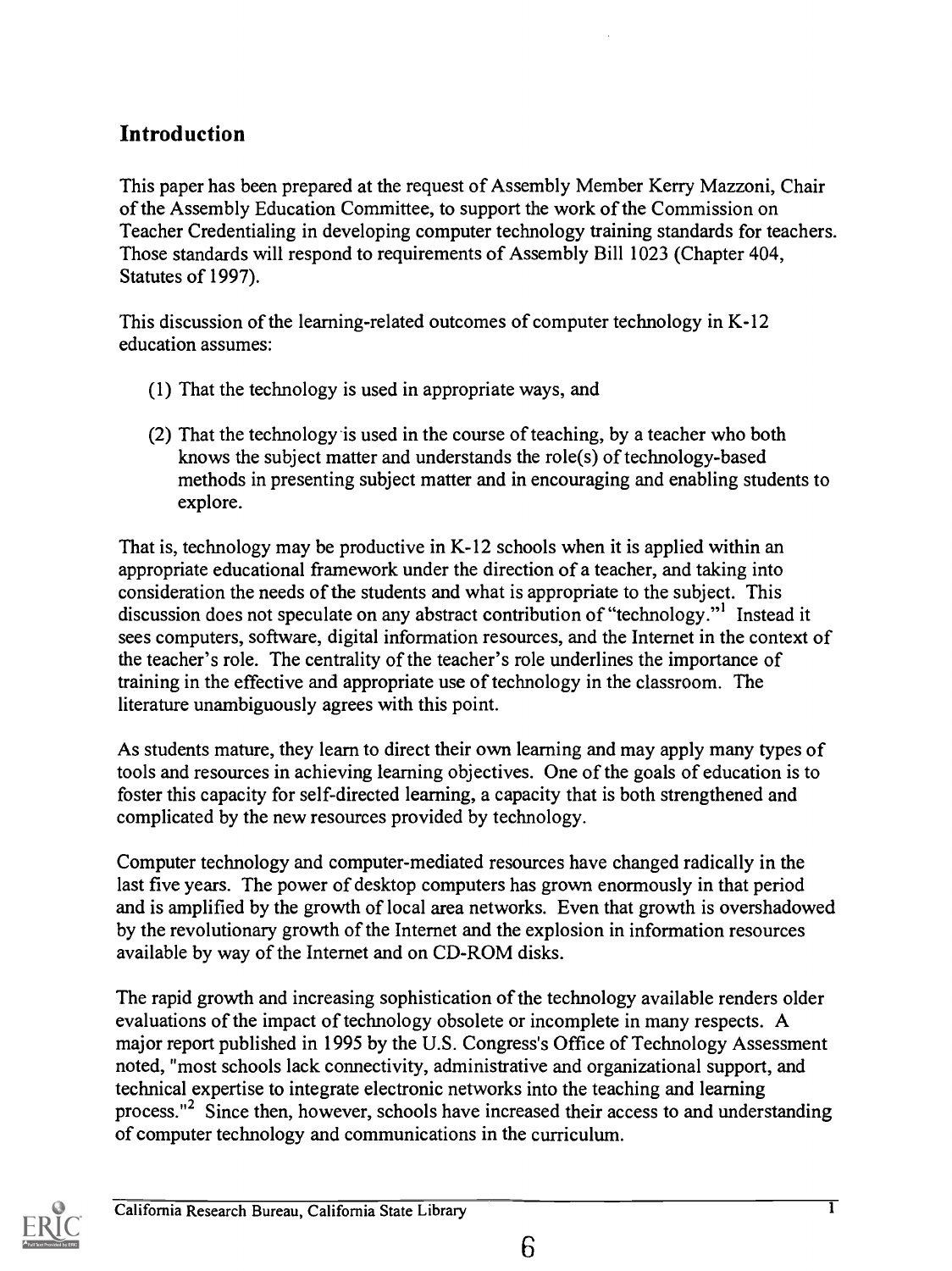Despite the dross on the Internet, resources of genuine value  $-$  the digital equivalent of 24-karat gold  $-$  have multiplied and have become freely available. The growth of the Worldwide Web and the ease with which it may now be accessed through graphic browsers have radically expanded opportunities for teaching and learning.\* It would be difficult to overstate this fact; it is possible to communicate it fully only through experience.

This report is brief and makes no pretense of being a systematic or exhaustive review of evidence. Nonetheless it introduces a large, scattered, and widely varied set of reports, both formal and informal, and provides a bibliography that will help the reader to find numerous related documents. The bibliography includes annotations and hyperlinks to pertinent Web sites or to the documents themselves. The annotated bibliography is part of this report, not just an addendum to it, and I encourage readers to peruse it.

Evaluation of the impact of technology on educational outcomes is difficult. I have taken the liberty of including some of my own comments as to why this is so and of including information on types of computer-technology-based opportunities for K-12 learning even where outcome measurement data are not yet available.

#### Acknowledgements

This report has benefited from insights offered by members of the LM\_NET discussion list and discussion and visits with teachers and librarians in several California schools. Among these are Brian Wood, teacher on special assignment for technology, Redlands Unified School District; Dave Anderson, teacher, Redlands East Valley High School; Mark Thompson, teacher, Redlands East Valley High School; Kevin Hough, teacher, Redlands High School; Mark Williams, librarian, Colton High School; Steve Peterson, librarian, Cope Middle School; Jeanette Dow, librarian, Olive Drive Elementary School; Carl Martz, librarian, Yucaipa High School; and Bob Laramee, librarian, Arvin High School. It has also benefited from access to a demonstration copy of SIRS Researcher, a full-text article database popular among schools.<sup>3</sup> Special thanks go to Chloe Bullard, Executive Fellow with the California Research Bureau, 1997-98, who tracked down valuable source documents, and to Dan Mitchel, of the California Research Bureau, for his assistance in locating information on educational-technology-related dissertations.

See my Computer Technology in California K-I2 Schools: Uses, Best Practices, and Policy Implications (Sacramento: California Research Bureau, 1997), especially pp. 2-6 and 21-27, for examples.

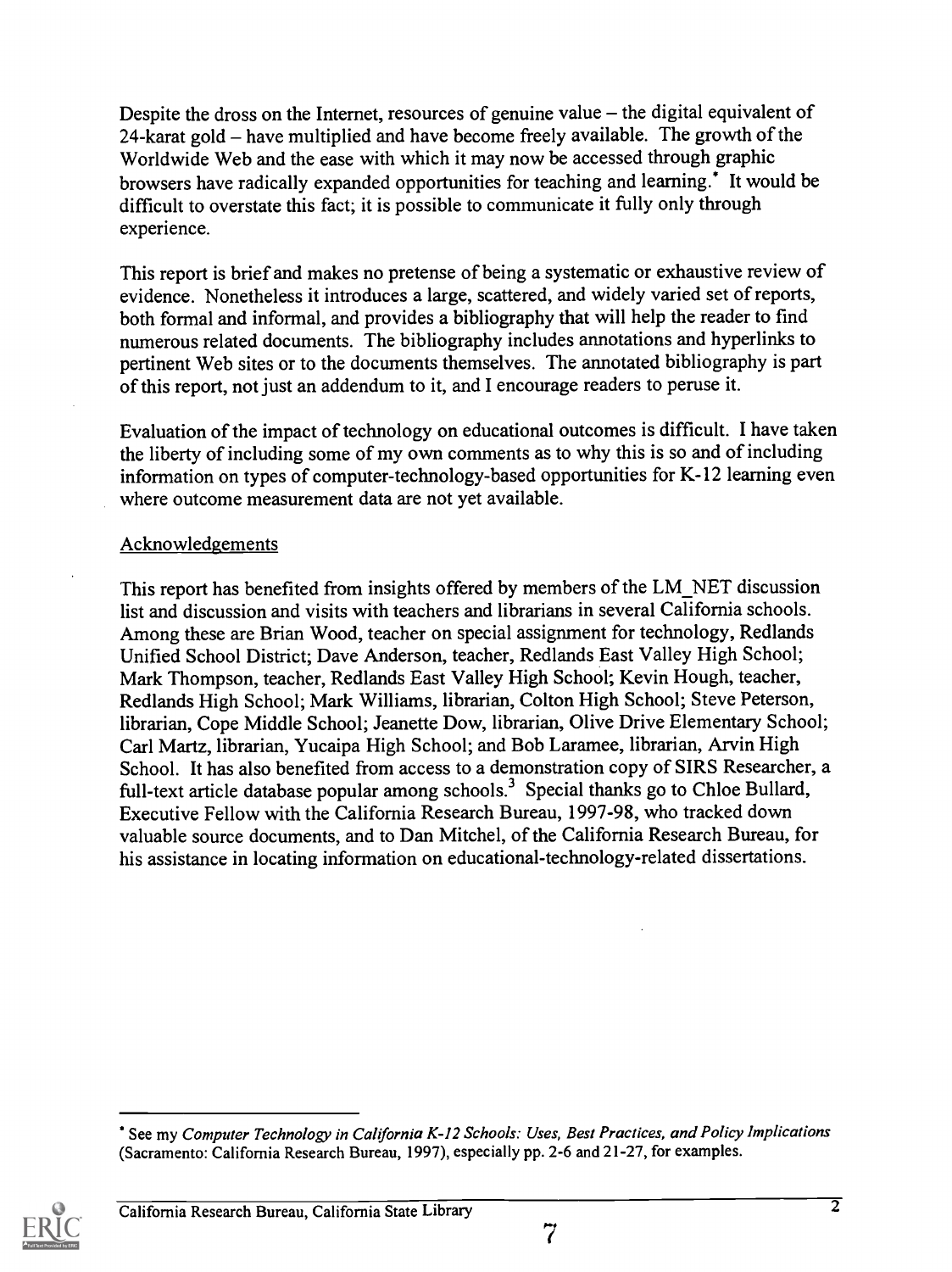# 1. Performance in Basic Skills $4$

Basic skills include the traditional three R's of "reading, writing, and 'rithmetic." A report published in June 1996 by the U.S. Department of Education describes ways in which computer technology has enhanced performance in those areas. "In a decade-long series of studies," the report states, "students in classes that use CAI [computer-aided instruction] outperformed their peers on standardized tests of basic skills achievement by 30 percent on average." The report also states, "Video and audio technologies [enhance] students' ability to remember and understand what they see and hear.. . . multimedia significantly enhances students' recall of basic facts, as well as their understanding of complex systems . . . [and] technology has helped students master the traditional basic skills of reading, writing, and arithmetic  $\dots$ ."

#### Reading

Although a computer screen is a poor medium for sustained reading, it is excellent for scanning short pieces of text. The computer offers the opportunity to use hypertext connections between documents and other types of computer files, including sound and graphics. A multimedia computer can recite the document aloud or show animations when the user clicks the mouse cursor on a word or an image.

In addition to their multimedia capacity, digital media have vast text storage capacity. For example, the entire 30-volume *Encyclopaedia Britannica* (plus sound and video clips and animations) fits on two CD-ROM disks. (Smaller multi-volume encyclopedias fit on a single CD-ROM disk.)

Reading software has a place in school, as it does in many homes. Such programs as "Reader Rabbit" and "Just Grandma and Me" help children learn to read in an interactive, entertaining way. Programs of that sort enable children to learn at their own pace and to repeat sections as needed or as interest dictates. I have, as of this writing, not found recent evaluations of the effectiveness of such programs in teaching reading or improving reading performance. This is an area in which software has changed considerably over the past several years, with the growth of multimedia and increased sophistication of design and content, so older evaluations are not necessarily reflective of current practice and impacts.

A report published in 1989 found that "[Chapter 1 students] who worked with the ESC [Education Systems Corporation] software (experimental groups) demonstrated significantly greater increases in achievement both in reading and in mathematics than those Chapter 1 students who did not have access to computer laboratories (control groups)." The gains were noted at grade 2 and 3 levels. $6\degree$  The researchers noted that the "results coincide with numerous other research studies on the effectiveness of computerassisted instruction and achievement . . . ."<sup>7</sup>



8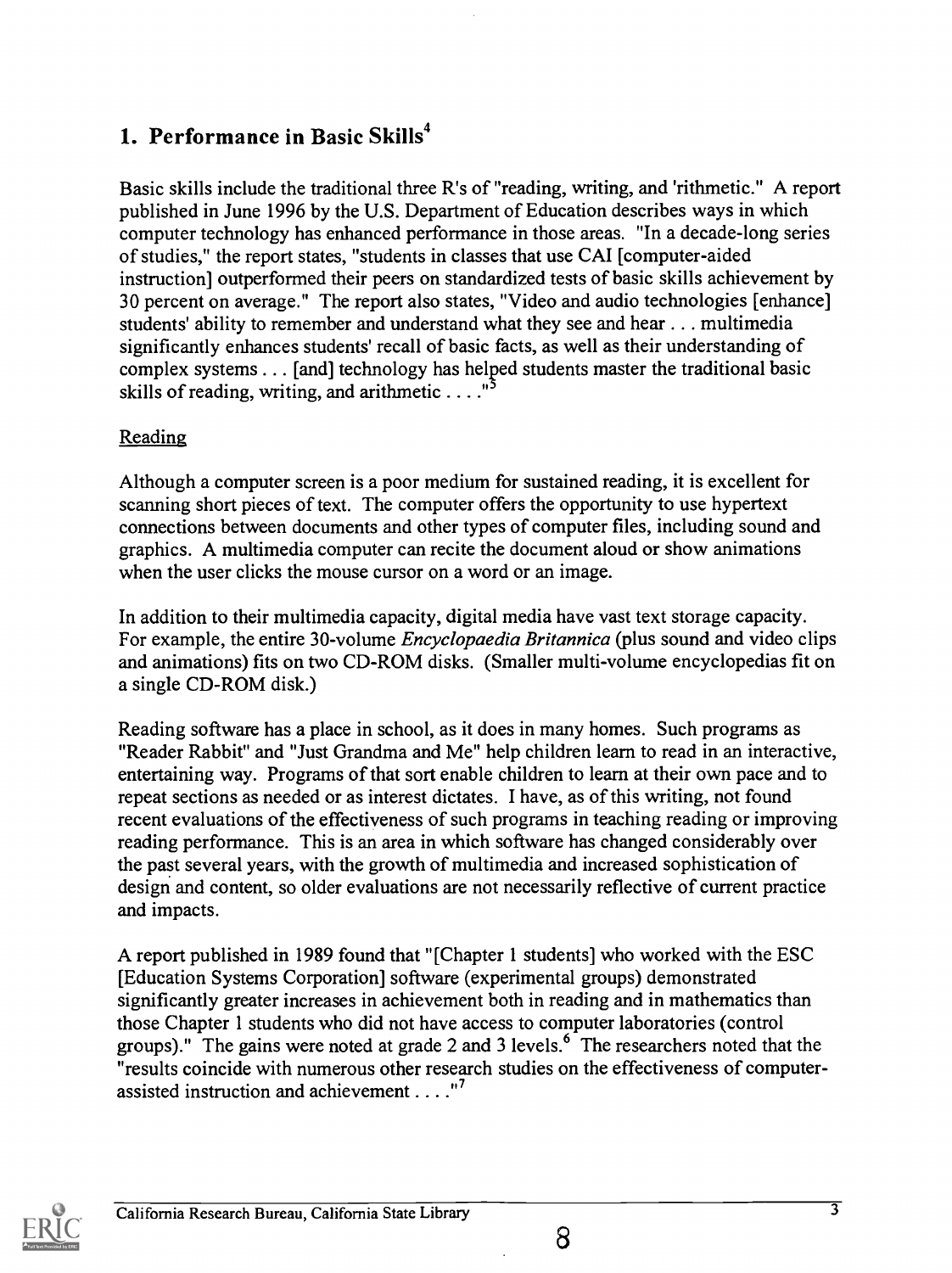A program called "Daisy Quest" was reported to have contributed to reading ability: "In two separate studies and five different measures of phonological awareness, the computer-based approach was found to be significantly more effective than regular instruction."8

Computers, digital resources, and electronic communications contribute to the teaching and learning of reading in indirect as well as direct ways. One of the indirect but significant contributions is the role of online communications in helping teachers and school librarians to select and locate books to meet specific curriculum needs and to meet the needs of particular students. Teachers and librarians who participate in e-mail discussion groups may obtain assistance from other teachers and librarians around the world in pinpointing appropriate print resources and in locating sources. Quick access to publishers and booksellers online provides additional assistance and expedites the process of ordering materials. Although I am unaware of any studies of this phenomenon or its impact, I have observed this process over an entire school year, and believe that it is valuable, and likely to become increasingly so.

Another type of indirect contribution is made by computer-based reading incentive programs. One of these, Accelerated Reader (AR) consists of a large selection of fiction and non-fiction books, computer-based multiple-choice tests, and an incentive system to encourage reading. Reading AR-listed books and success on tests on those books earn students points that they may redeem for merchandise or other awards. Some users of the system have found that it encourages more and better reading among students. One teacher commented, "I've used Accelerated Reader for 2 years and I have never seen first graders so excited about reading. It has really improved their scores."<sup>9</sup>

#### Writing

Some teachers report that word processing software improves students' writing by removing the drudgery of revision, easing editing and correction, and speeding the process of getting the words onto the page. Anyone who recalls the days when a paper had to be retyped from beginning to end in response to some reorganizing or other revisions certainly understands this.

As so often, with respect to writing computer technology allows new ways of doing old things. Impacts of new methods may not be fully known for some time to come. Students have learned to write without the aid of computers in the past and can do so today. But it has become typical for writers to use word processing software and have access to digital information sources (reference works, periodicals and databases, and information of all types on the Web); this is the norm in higher education and business. Standardized tests do not capture the benefits of early mastery – before college, before entry into the workplace  $-$  of the skills and methods used now for writing.

Ilana Snyder's overview of the literature outlines the different approaches to evaluating the impact of word processing software on writing.<sup>10</sup> The picture that she found in the

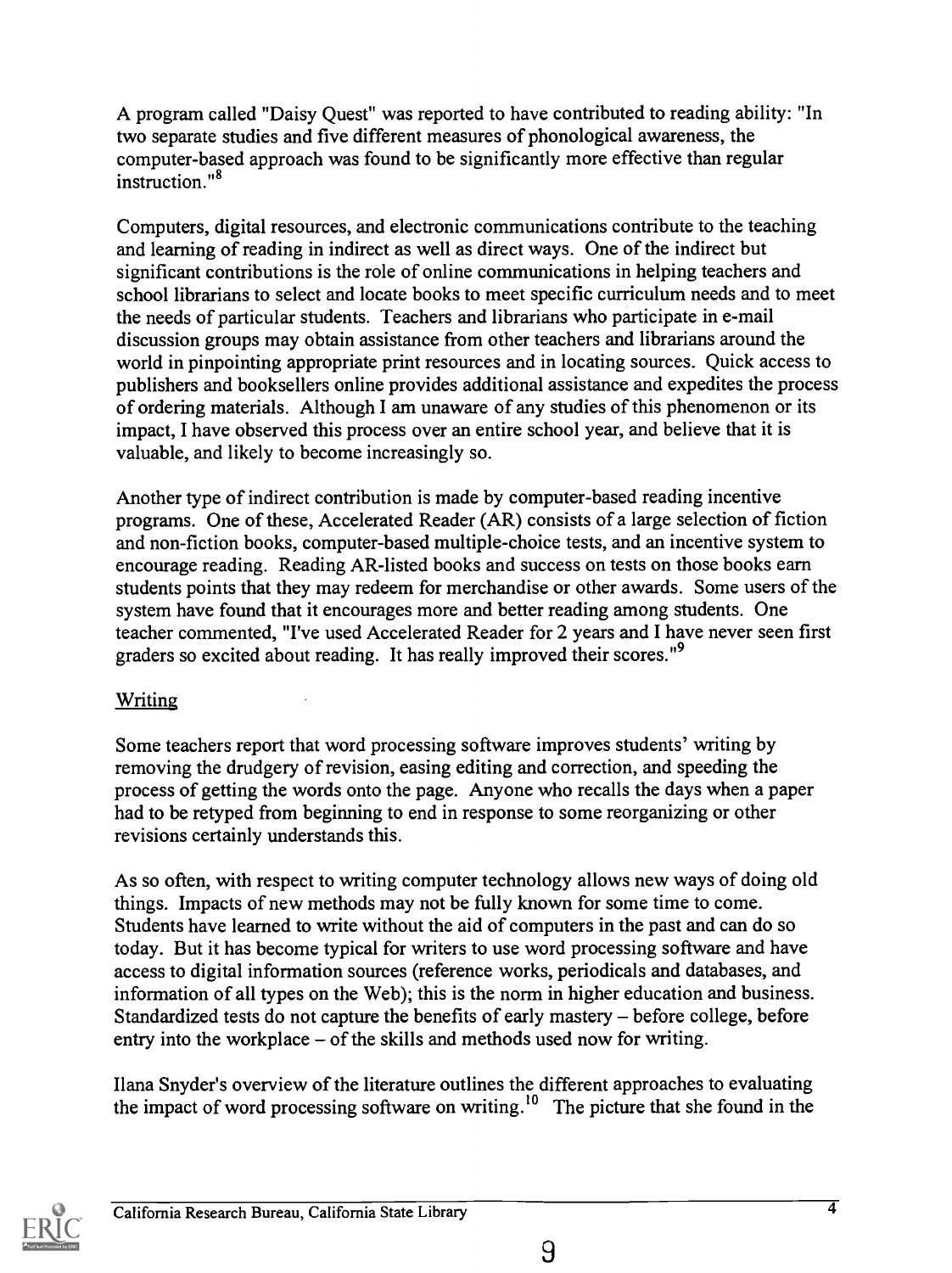literature is complex, and there is not room to explore it all here. In part, however, she found:

In the studies that combined word processing with effective writing pedagogy, the findings were uniformly positive: when instruction involved teaching students strategies aimed at improving their writing skills, writers using word processors achieved at a higher level than similar writers not using word processors  $\dots$ <sup>11</sup>

Snyder also cites positive anecdotal reports from the early phase (1978-88) of studies of computer-aided writing instruction.

Turning to the more recent period, 1988 to present, Snyder observed that "The findings were . . . more persuasive," citing a series of positive outcomes.<sup>12</sup> She also discusses positive impacts achieved through use of hypertext methods (links from one document to another). For example, "Interactive hyperfiction [researchers Kaplan and Moulthrop argue] has considerable potential for those who teach 'writing through literature, or literature through writing."<sup>13</sup> Such techniques require planning and understanding on the part of the teacher.

Snyder cautions, "it  $\ldots$  may be that reading and writing are such complex cognitive, social and cultural practices that we may never fully understand the influences of these technologies."<sup>14</sup> She also warns of the risks to which teachers must be alert in exploiting computers as aids in teaching writing.

The U.S. Department of Education, in its Getting America's Students Ready for the  $21^{st}$ Century, noted that "Numerous studies have demonstrated that technology is particularly valuable in improving student writing," and cited a variety of sources for that finding, including work of the Apple Classrooms of Tomorrow project.<sup>15</sup>

Also see "English (Language Arts) ", in section 2, below.

#### Arithmetic

While computers and software may be useful in teaching arithmetic  $-$  especially through drill and practice programs  $-\beta$  they are now essential to the teaching and use of mathematics and to the teaching of subjects that depend on mathematics. (K-12 mathematics encompasses algebra, geometry, trigonometry, statistics, analytic geometry, and calculus. Arithmetic is, in essence, the "training wheels" stage of mathematics.)

A report published in 1989 (also cited above under "Reading") found that "[Chapter 1 students] who worked with the ESC [Education Systems Corporation] software (experimental groups) demonstrated significantly greater increases in achievement both in reading and in mathematics than those Chapter 1 students who did not have access to computer laboratories (control groups)." The results were even more favorable for mathematics achievement than they were for reading.<sup>16</sup>

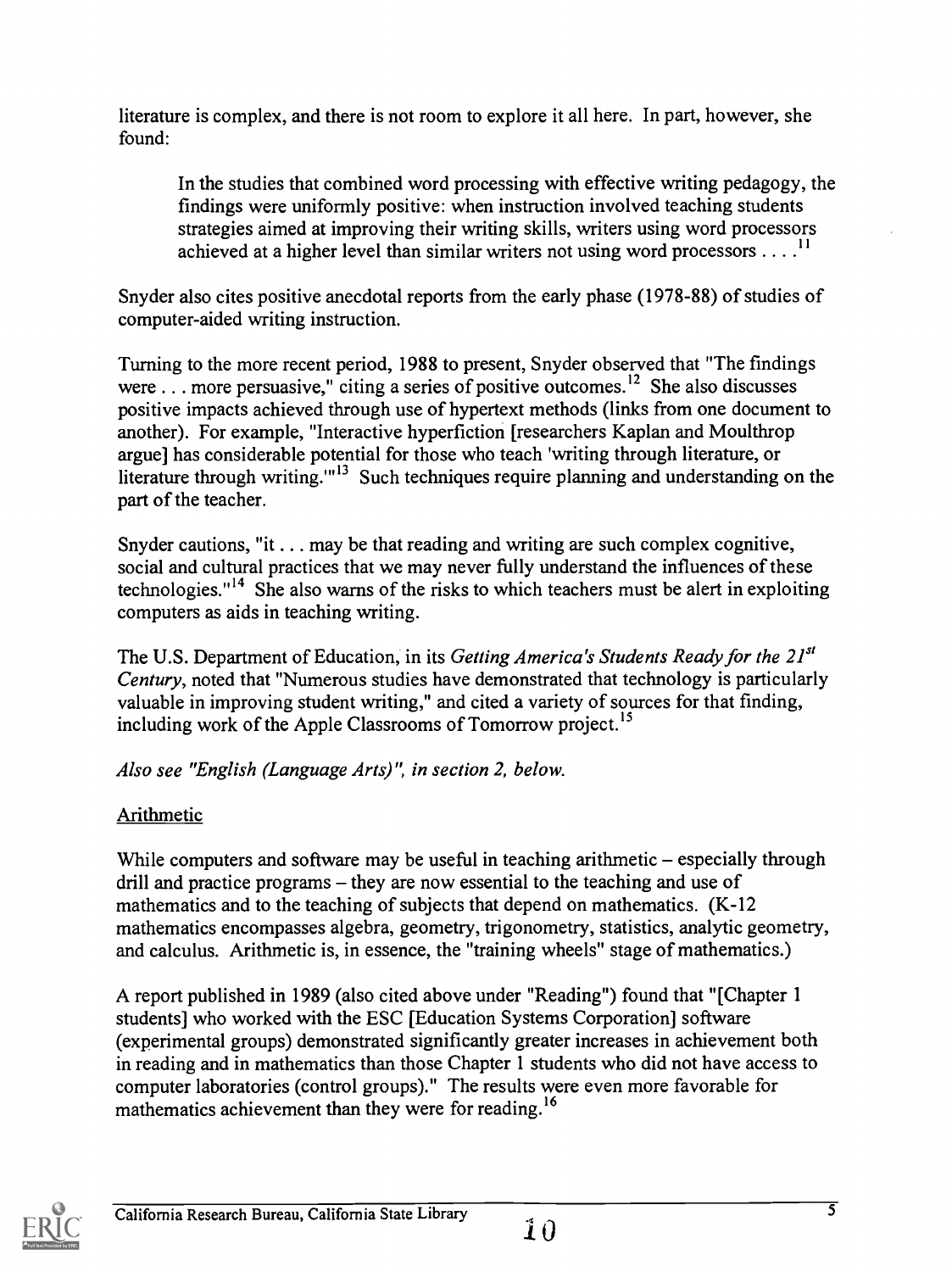One of the key benefits of computer programs is that the student may work at his or her own pace, review sections as needed, and progress quickly when material can be mastered quickly.

# 2. Performance in Specific Subjects

Much evidence regarding specific subjects is focused more on what is possible and on descriptions of what is being done than it is on objectively measured outcomes. Nonetheless, evidence is accumulating of the productive role that technology is increasingly playing in a wide range of subjects. The comments below touch on only a few of the available reports.

#### English (Language Arts)

Stephen Marcus summarizes the role of technology in language arts in "A Friend for the Language Arts: How technology can enrich reading and writing instruction."<sup>17</sup> Marcus is the coordinator of the National Writing Project Technology Network at the University of California, Santa Barbara.

Marcus observes, "Whatever the shortcomings of specific language arts software packages, researchers and practitioners agree that integrating various technologies with traditional teaching methods and goals has definite advantages." He also notes,

The key to successful teaching with technology is to combine smart tools with smart instruction. Teachers and students regularly report that computers and related hardware such as CD-ROMS, laserdiscs, camcorders and digital cameras, and scanners enrich teaching and learning. Smart teaching with smart technology pays off by helping students master and go beyond any one lesson or unit.

Several examples of student work (planned, in progress, or completed) aided by computers and digital resources may be seen at The Interactive University California Heritage Pilot Project site.<sup>18</sup> Among the projects is "Contribution of Chinese-Americans" to the Development of the United States," by students of Abraham Lincoln High School, San Francisco.<sup>19</sup>

A similar type of project, but one that is not part of the California Heritage Project, is a report on historic Davis (California) by students of Birch Lane Elementary School, in that city.2° The students combined research (including use of primary sources) with writing in order to develop an informative Web presentation.

Broadly comparable projects are becoming common, although concerns about privacy or other issues may prevent many from being posted on the Web for general access. The proliferation of such projects demonstrates that students can successfully combine research and writing with the use of technological tools. Some teachers report increased

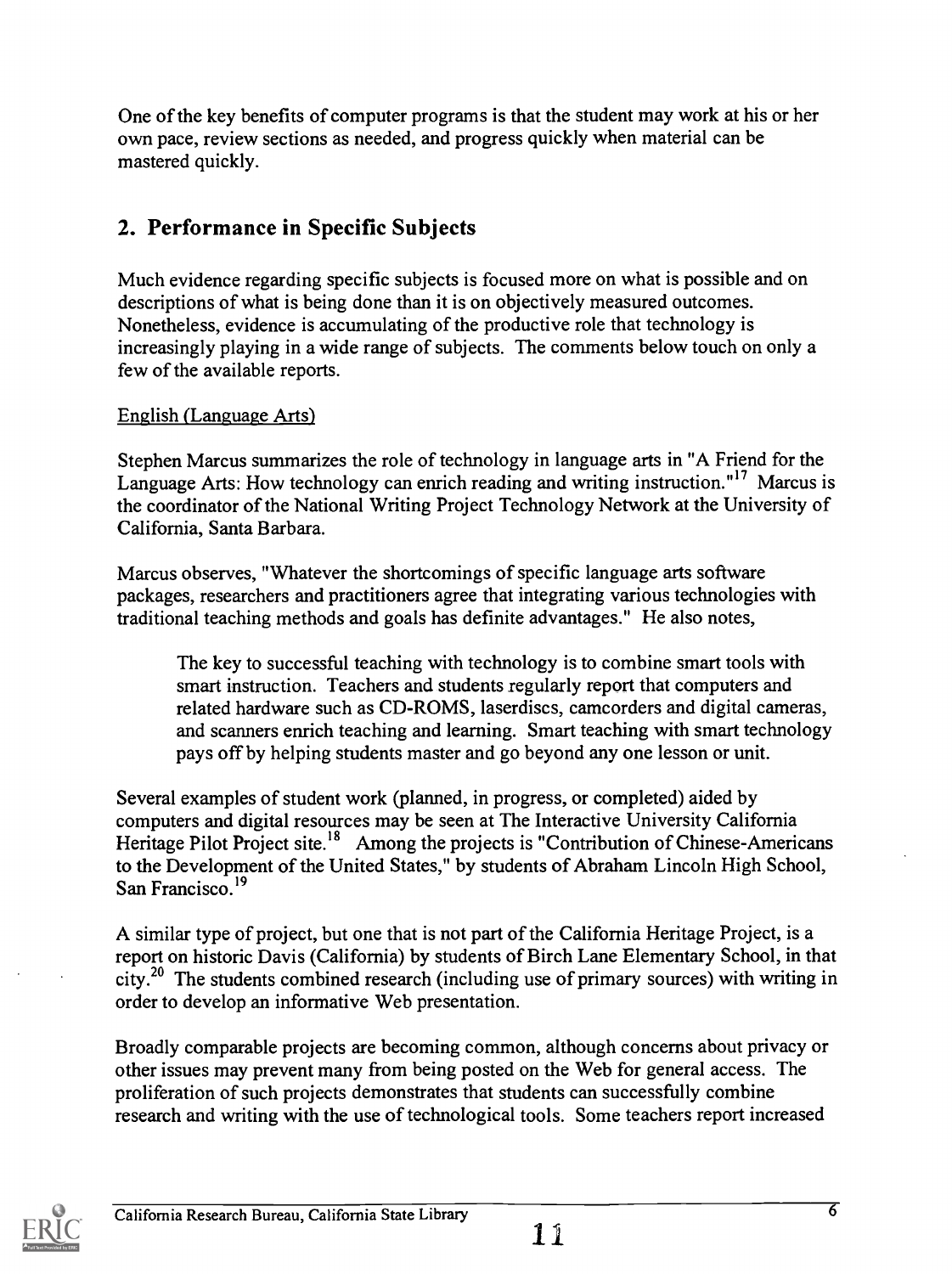motivation among students to do quality work when it will be posted for worldwide access.

The following informal message received from a high school librarian in New York shows a first hand view of computer technology in the teaching of writing and research and touches on several themes found in the literature:

In our high school we use the computers as a tool. Students are using them for writing, and the teachers stress writing as a process. Students are much more inclined to follow the process writing path, and make corrections, etc., to their work because the computers make it so easy to do. Students understand what it is to do their best work and are more focused on that than past generations were. I think that for many students, the quality of their writing has improved.

In terms of research and class assignments the computer technology (along with FAX, e-mail, etc.) has dramatically improved a student's ability to locate information. From my observation, they locate the information much faster, which allows them to keep to the task. (Previously, the hunt was the thing, and it was distracting and frustrating). Now that the frustration factor has been lessened, students stay on task better and complete assignments, rather than giving up.

I also have observed that the technology is the great equalizer. Capable students have always been able to research in the library. Now, a larger group of students can successfully complete the research portion of their assignments. I see special success for the "lower" level student.

However, the technology has shifted paradigms. Now, librarians do not only store information and teach location skills; we also have to teach critical thinking skills, because the user has to differentiate between information which is/isn't useful to the problem. [This process contributes to development of h]igher level skills [among students].

Finally, I have observed more students at the computers working in groups. When I and an English teacher asked them some questions (because kids in groups at computers look notoriously like they're blowing off class time), we found there was a lot of collaboration going on. Brainstorming search terms, evaluating search paths. Nifty stuff  $-$  yet it looks, to the casual observer, like these kids are having too much fun.<sup>21</sup>

The section on "Writing" in section 1, above, also addresses this topic.

#### Science

Computer technology affords students expanded opportunities for learning in many areas of science. These opportunities range from computer or videodisc-based dissections<sup>22</sup> to remote operations of a real, 100-foot radio telescope<sup>23</sup> and "virtual" participation in an

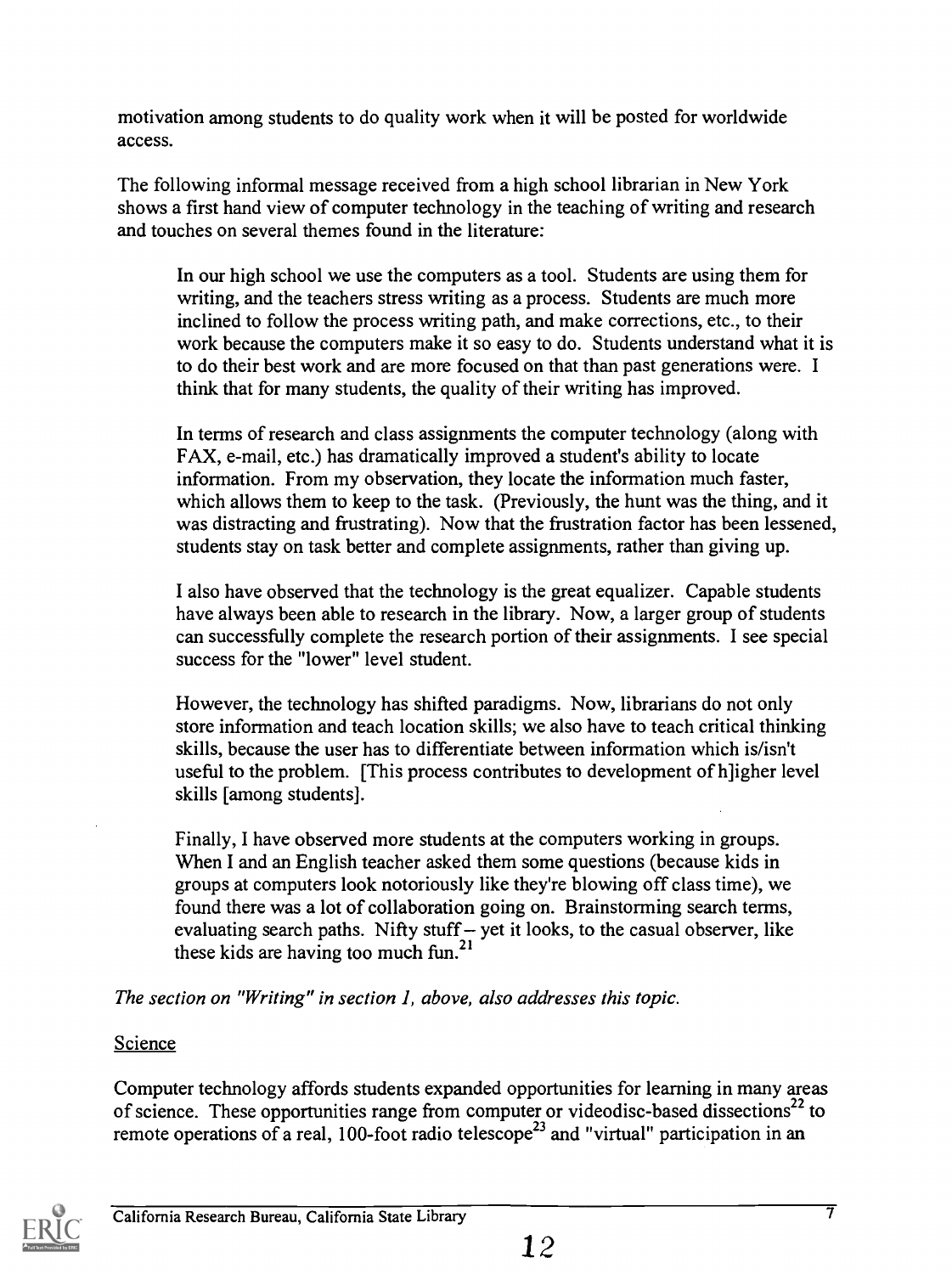archeological expedition.<sup>24</sup> These opportunities are too new to allow much possibility of published evidence for learning outcomes yet, at least by any standardized measures. Over the long run, though, it seems reasonable to expect some interesting and positive results, both in terms of measurable learning and in terms of the expansion of interests among students who might otherwise never have been exposed to these areas of science.

Douglas Gordin and others describe several Web-related efforts to strengthen school science programs.<sup>25</sup> Students may not only draw upon scientific resources online but may also contribute their own measurements and observations (of weather data, for example) to international databases used by scientists. Prominent in this type of effort is the Global Lab Project of the Technical Education Resource Center (TERC).<sup>26</sup> TERC has a wide range of projects in science and mathematics, many of which involve students directly and some of which work with teachers in developing course materials.

A similar type of project is GLOBE (http://www.globe.gov), to which TERC is contributing:

Global Learning and Observations to Benefit the Environment (GLOBE) is a worldwide network of students, teachers, and scientists working together to study and understand the global environment. Students and teachers from over 5000 schools in more than 70 countries are working with research scientists to learn more about our planet.

GLOBE students make environmental observations at or near their schools and report their data through the Internet. Scientists use GLOBE data in their research and provide feedback to the students to enrich their science education. Global images based on GLOBE student data are displayed on the World Wide Web, enabling students and other visitors to visualize the student environmental observations.

Projects of this type contribute to "authentic" learning - sometimes called "learning by doing" – based on real activities and direct participation rather than only on lecture and demonstration.27

#### History and Social Studies

The growing Internet archives of historical documents, images, maps, and other resources useful in the study of history enable teachers to supplement textbooks and print resources and allow students to pursue expanded paths in exploring the subject.

To cite just one example of Internet-based resources, "Teaching World History in Georgia," http://www.ngc.peachnet.edu/academic/arts let/history/TWHIG/TWHIG.htm. This is:

a website established in 1997 by the University System of Georgia to advance teaching, research and service in the field of World History. Future plans for this

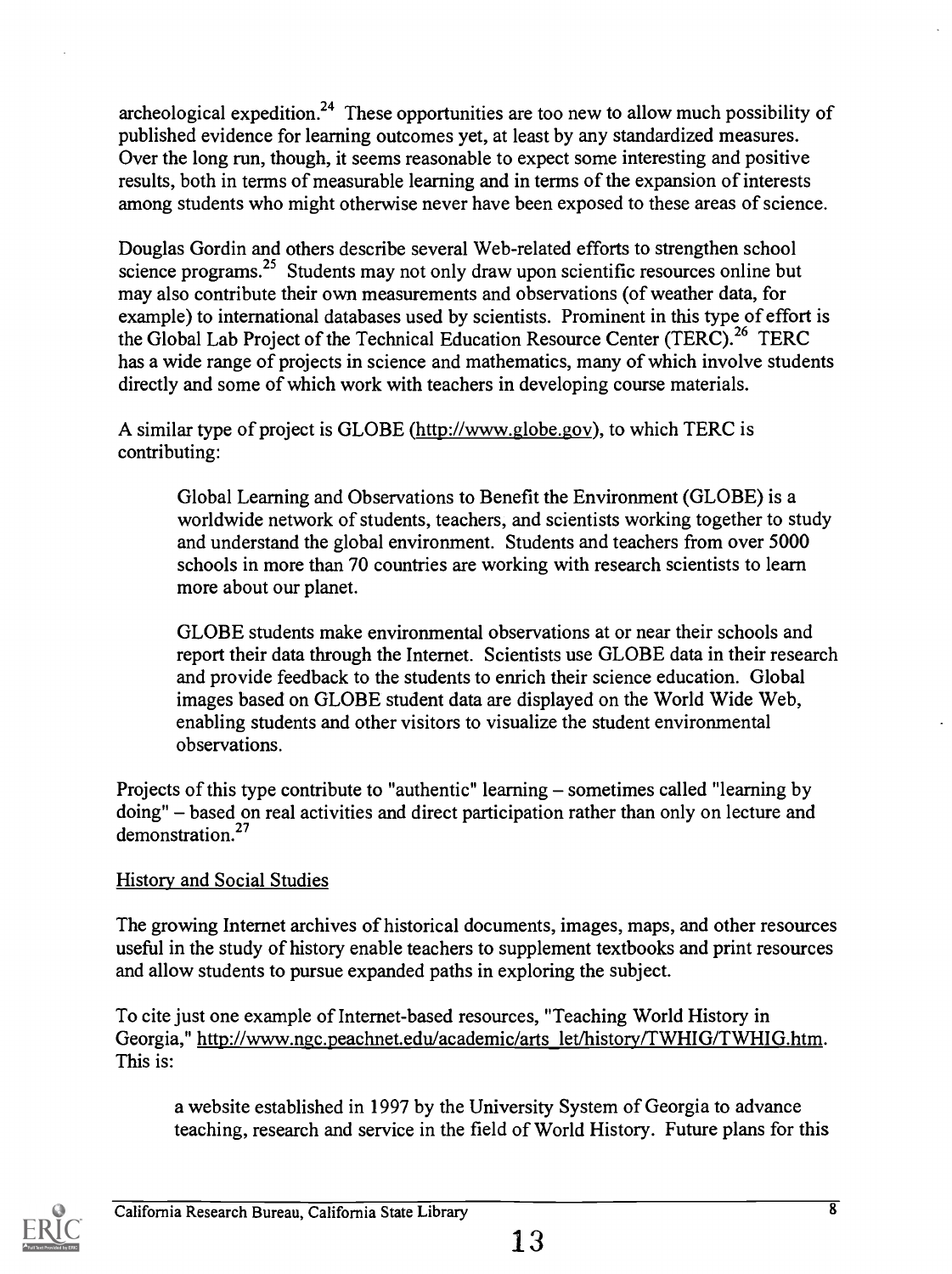site include a gallery featuring sample world history course syllabi, effective classroom instructional techniques and a bulletin board. These galleries will be designed to assist educators at all levels of instruction in sharing their experience in teaching world history in the state and to help them stay current with new developments in the field.

This site in turn has links to further resources, each of which leads to more resources.

The University of California, Berkeley, "Librarians' Index to the Internet" (http://sunsite.berkeley.edu/InternetIndex) offers easy access to a massive set of historyrelated links. While many or most may be best suited to the college level, some will be of value to high school and even middle school students, and certainly to teachers at all levels seeking to supplement their print resources.

It is not clear what impact these resources are having on learning outcomes in history. The resources on the Internet, though massive and varied, are difficult to navigate, of uneven quality, and in no way integrated into a meaningful whole. Nonetheless, it can be anticipated that the availability of such resources will facilitate teaching and learning.

The California Instructional Technology Clearinghouse's online listing includes more than 1,000 items (many of which are videos and other non-software materials) pertaining to history and social science. Of these, 141 are CD-ROM products covering a wide range of topics and methods in history and social science. An additional 39 products are interactive videodiscs. (CITC's listing puts the areas of history and social science together.)

Given the volume and variety of digital resources for the study of history and the countless ways in which teachers and students might choose to use them, it is not possible to generalize reliably about the outcomes of computer-based media in this area of study.

#### Foreign Language

Access to foreign language periodicals<sup>28</sup> and Web sites provides varied, current resources for classes. E-mail exchanges with students and teachers in other countries provide additional support for foreign language programs. One Iowa teacher concluded a report on an e-mail-assisted international program this way: "International communications and exchanges are firmly in place and have become the backbone for two Iowa K-12 Spanishlanguage programs."<sup>29</sup>

Other foreign-language-teaching resources include a variety of software designed for all ages and levels. The California Instructional Technology Clearinghouse lists 20 CD-ROM and interactive videodisc programs in the area of "World Languages."

The key to impact of such resources is, as with so many other resources, the ways in which teachers integrate them into the curriculum. The resources themselves do nothing. They have to be used, and used in appropriate ways.

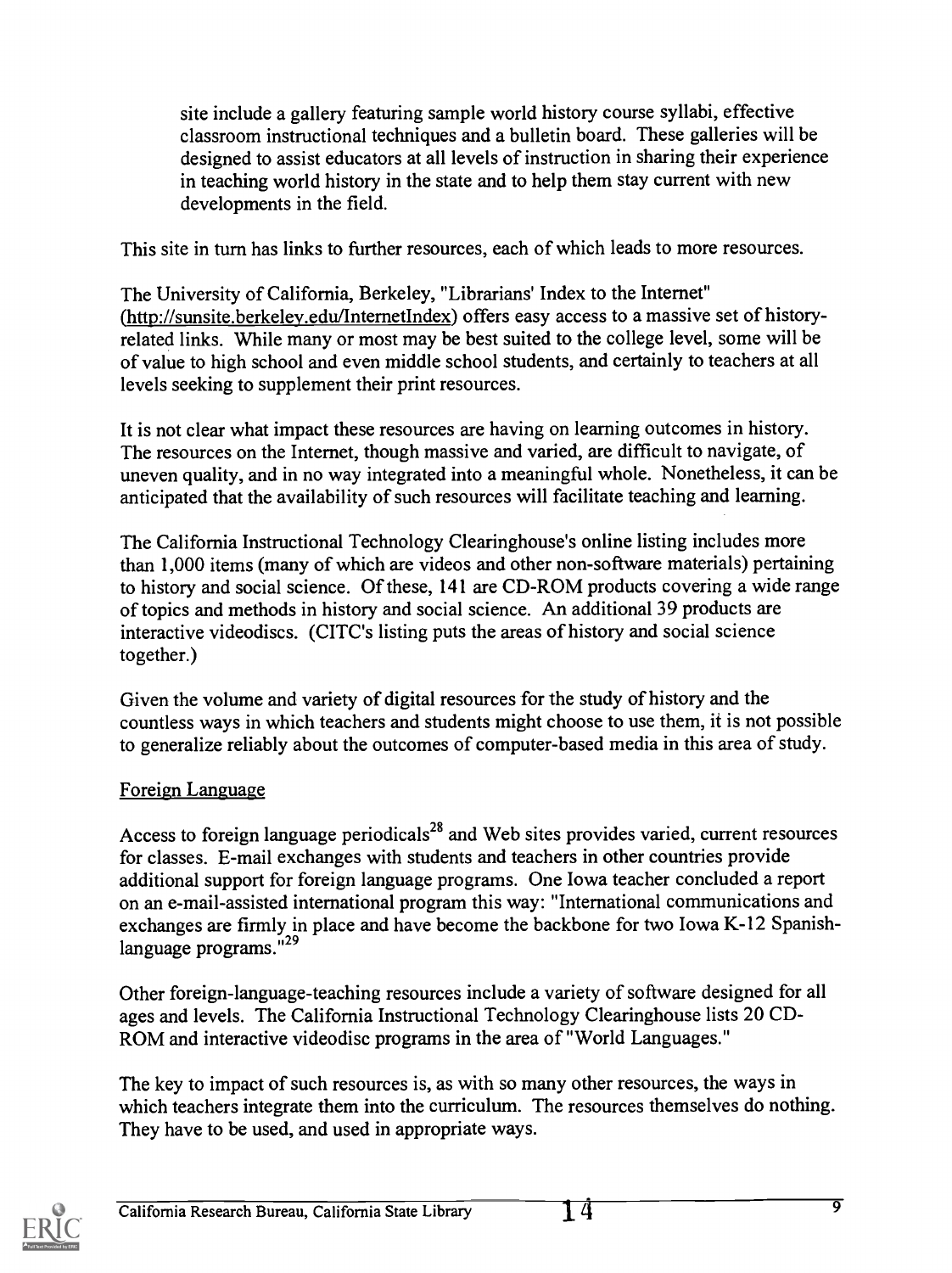#### Technology

Technology-dependent subjects do not just benefit from, but rather absolutely require, the presence and use of technology in the classroom. Such subjects include computer programming, business technology (word processing, computer-based accounting, graphics, and so on), computer technology itself, and a wide variety of industrial technology programs. As one teacher pointed out, "the old wood shop and metal shop that we remember are irrelevant today."



Workstations and equipment in a high school Industrial Technology lab (Redlands East Valley High School) Photo by the author

#### Visual and Performing Arts

An enormous variety of information online for teachers and students pertains to visual and performing arts. Museums, teachers, and arts organizations have posted every sort of resource. Here, again, measurement of outcomes is difficult and probably premature. There are many facets to the technology-arts education connection. On one hand, computer technology may serve directly as a means of creating artworks. This is an area of growing significance as art gains a place online. On the other hand, the Internet is a source of information on art curricula and resources and is a repository of images and tools of value in arts education.<sup>30</sup>

Evaluation of the impacts of these tools and resources will be a complex matter, especially as they will typically be mediated through a teacher (or selected by students in the course of a project) and integrated into classes that encompass much more than the technology itself or the resources (images, curriculum information, background discussion, and so on) available online or through software.

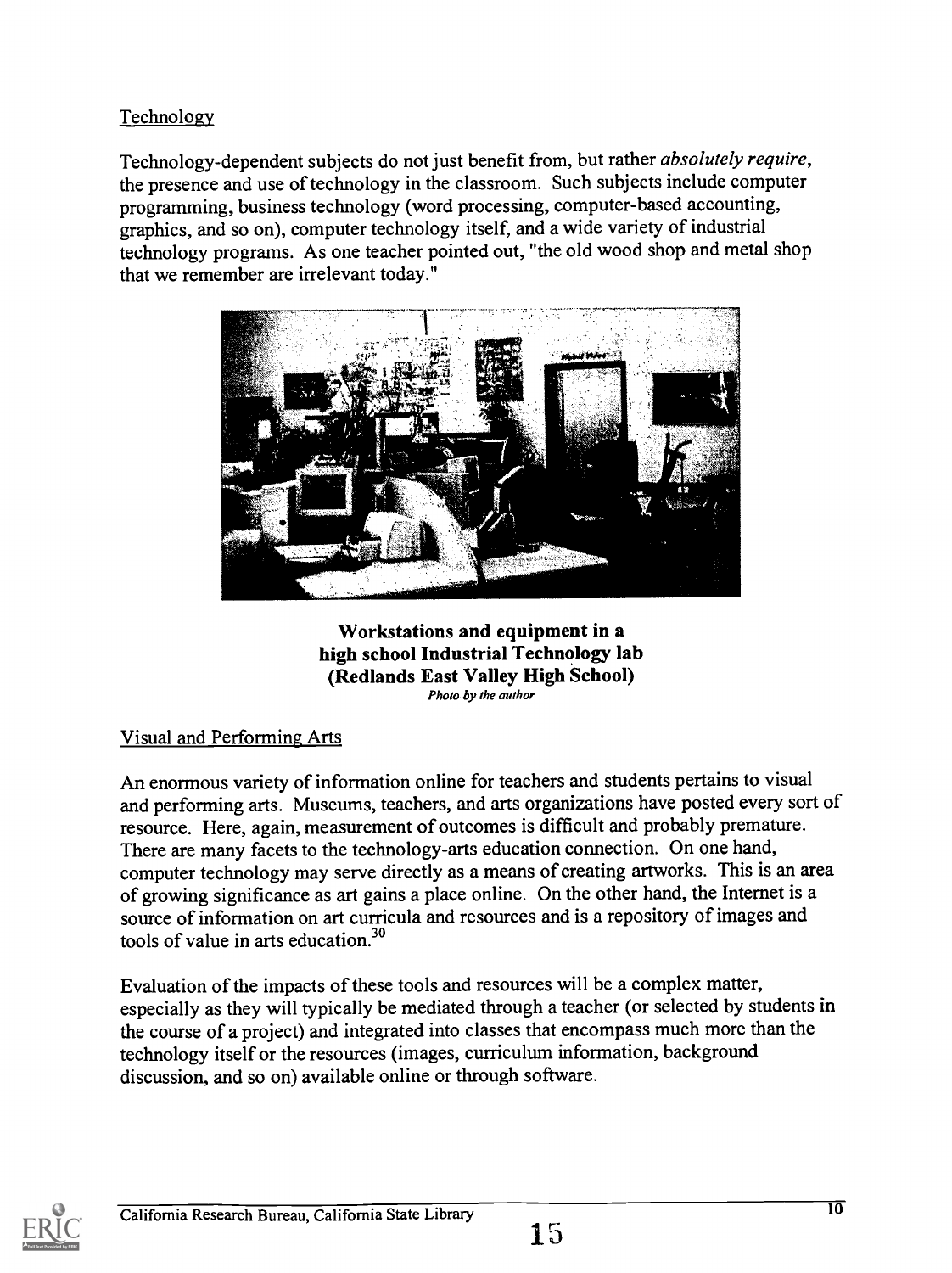## 3. Preparation to Become Productive and Informed Citizens

Within the last few years, substantial archives of government information have appeared on the Worldwide Web. These archives include state and federal laws and pending legislation, bill-related documents, executive branch reports and analyses, and court documents. Information that was difficult, costly, or time-consuming to obtain only a few years ago may now be found in minutes online via an inexpensive and quick Internet connection.

The relative newness of these resources online suggests that there is likely to be little or no meaningful reporting of their impact on learning in the schools or on the qualityof preparation of students for civic participation. And, needless to emphasize, much rests on the skill with which teachers integrate the access to such resources into appropriate classes and assignments.

Nonetheless, it is reasonable to expect the ready availability of so many public documents to enhance the ability of teachers to present classes related to laws and government operations and of students to find such information for use in their studies.

# 4. Development of Critical Thinking and Information Evaluation Skills

If students are to learn to separate the wheat from the chaff among the varied information sources of today, they must have the opportunity to hone that skill by working with those sources (in accordance with any district-adopted policies regarding appropriate use of the Internet<sup>7</sup>). Abstract discussions of information literacy and of evaluation of sources are no substitute for directly grappling with a broad range of print and digital sources while conducting research and writing.

Acquiring "information competency" in K-12 prepares students for expectations they will encounter in college. The Academic Senate of the California Community Colleges issued a paper outlining the need for information competency.<sup>31</sup> The paper defines information competency as, "the ability to: a) recognize the need for information, b) acquire and evaluate information, c) organize and maintain information, and d) interpret and communicate information . . . ."

Many districts adopt "Acceptable Use Policies" (AUPs) to which students must agree in order to use Internet access, and some use some type of filtering or blocking system to prohibit access to inappropriate sites. In this section I am speaking of access to resources that are within district- and school-adopted policies.

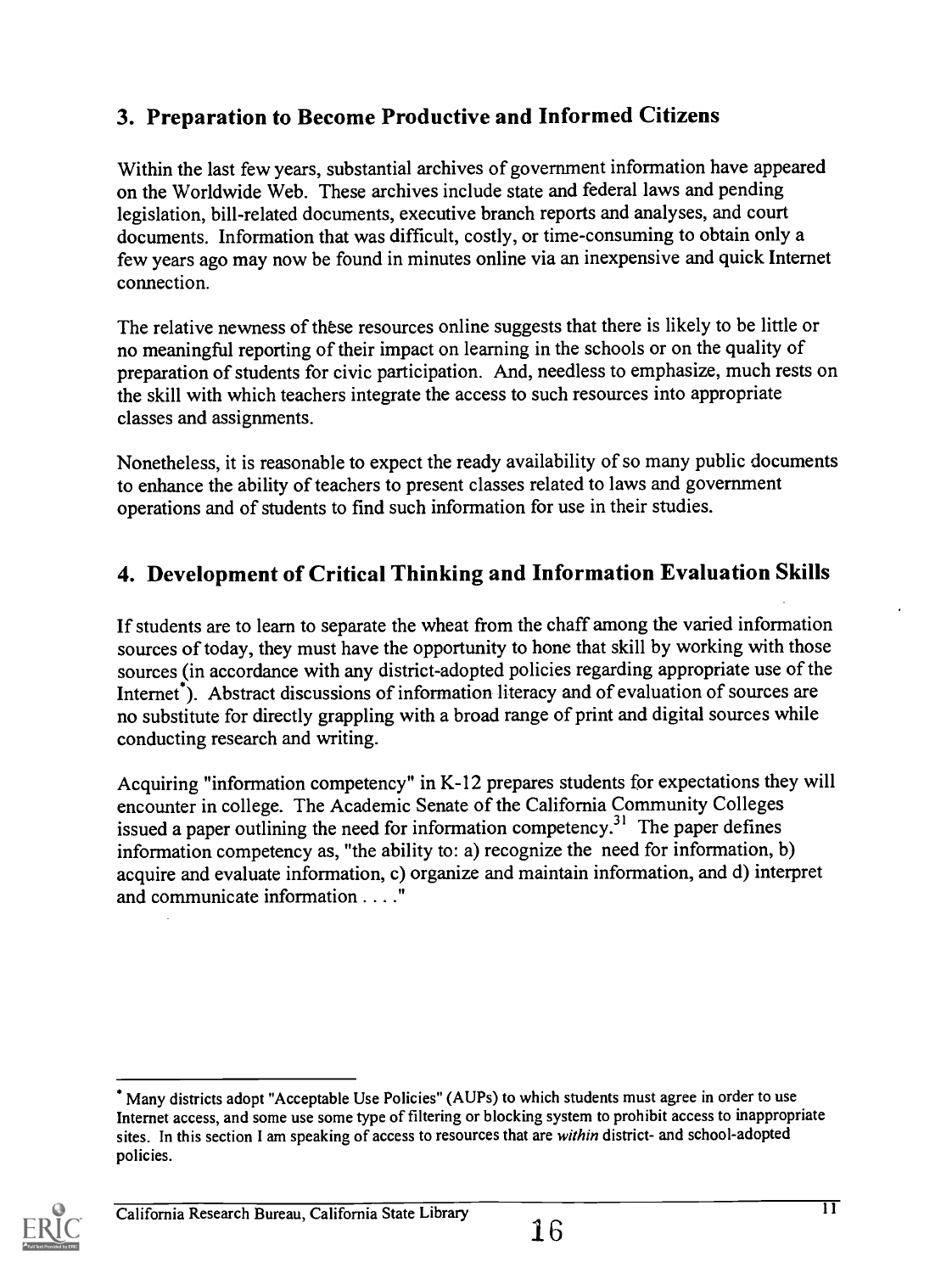

Computer-based catalogs and indexes supplement books in this Library Media Center Photo by the author

The paper states, "*Information competency is a critical skill for student success*." (Emphasis added.) To the extent that computer technology (digital reference compilations, online communications, the Internet, and so on) are available to students and are introduced and used in the course of their school work before they reach college, that technology can contribute to the development of information competency that may be put to use immediately *in* college or in the workplace. Students who develop a basic level of information competency before college may work on developing more advanced skills during their college years rather than needing an introduction at that time. The Academic Senate's "Information Competency" paper recognizes this: "There must be a concerted effort made among all levels of public education so that information competency skills are emphasized  $-$  and funded  $-$  from elementary through four-year institutions."

Even the ability to access shoddy information online may be of value. One popular inquiry on the LM\_NET discussion group pertains to "bad Web sites"  $-$  those that are misleading, inaccurate, or otherwise unreliable, but that may give the impression of validity. Such sites are valuable in helping students to evaluate what is and is not valid and reliable information.<sup>32</sup> While I have not seen evidence of the educational outcomes of this technique, the fact that such inquiries are even being made suggests that some teachers and librarians are alert to opportunities to help students develop critical analysis skills with respect to online information sources.

Given the relative recentness of the Worldwide Web (especially of widespread graphic access to it) and of the slow progress of bringing access to the schools, it is premature to

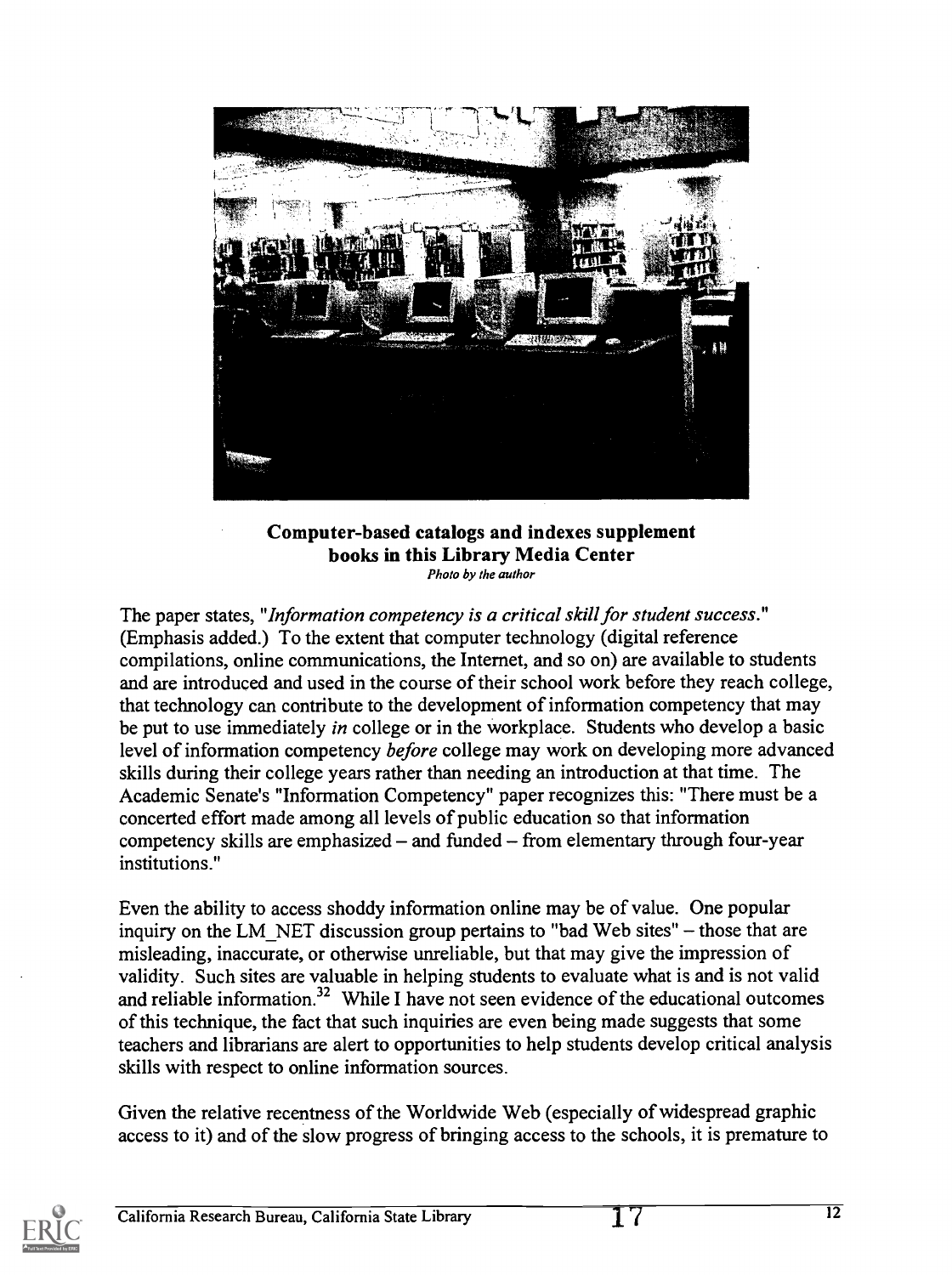expect systematic analyses of the impact of Web access on student achievement, although reports of classroom and library media center experience suggest that many students and teachers are making good use of Internet resources.

# 5. Benefits of Being Able to Access Information in New Ways

The delay in going from completed manuscript to print may be lengthy  $-$  from a few weeks to many months or even years. In part, this delay reflects review processes that contribute to the reliability and quality of the published product. In part, however, the delay is the result of the complex mechanics of scheduling, producing, and distributing books, magazines, journals, and monographs. By reducing the delay between writing and publishing (availability), the Web facilitates access to current research and writing. However, this reduced delay may come, in part, at the cost of reduced reliability of the documents, as they may have been posted without rigorous review and editing.<sup>33</sup>

Despite the dubious material on the Internet, there is also an enormous and varied set of resources to supplement and update textbooks, reference books, and other print resources used in and in support of regular classroom work. Magazines, newspapers, academic and organizational research papers, and discussion group archives are legitimate resources for students. Much of that information is essentially identical (other than format) to what is found in recognized print sources of unquestioned value in the curriculum.

Regularly updated commercial CD-ROM resources such as SIRS Researcher<sup>34</sup> and the EBSCO products<sup>35</sup> provide quick access to selected research and reference material. Schools that do not have the space or budget for a large number of print periodicals may be able to substitute (or supplement with) digital resources on CD-ROM or accessed via fee-based online services (dial-up or Internet based) and made available through standalone or networked computers. These kinds of resources serve teachers as well as students. However, as they are basically old types of resources in a new format, it is not clear that educational outcome measures would reflect the change from paper to computer-based formats.

These resources do not come without their own challenges, among which is the increased potential for plagiarism and for the pastiche-style compilation of material by students without adequate analysis or synthesis. At the same time, however, the ability to retrieve documents rapidly without the need to locate printed periodicals and other sources that may be checked out, difficult to obtain, lost, or damaged, does offer benefits to students who are attempting to find and appropriately use a range of source material.

# 6. Overall Performance Enhancement

I have found few documents addressing links between technology and overall performance measures such as grade point average (GPA), Scholastic Assessment Test (SAT) scores, and subsequent college performance. However, Charles Grimm, in his

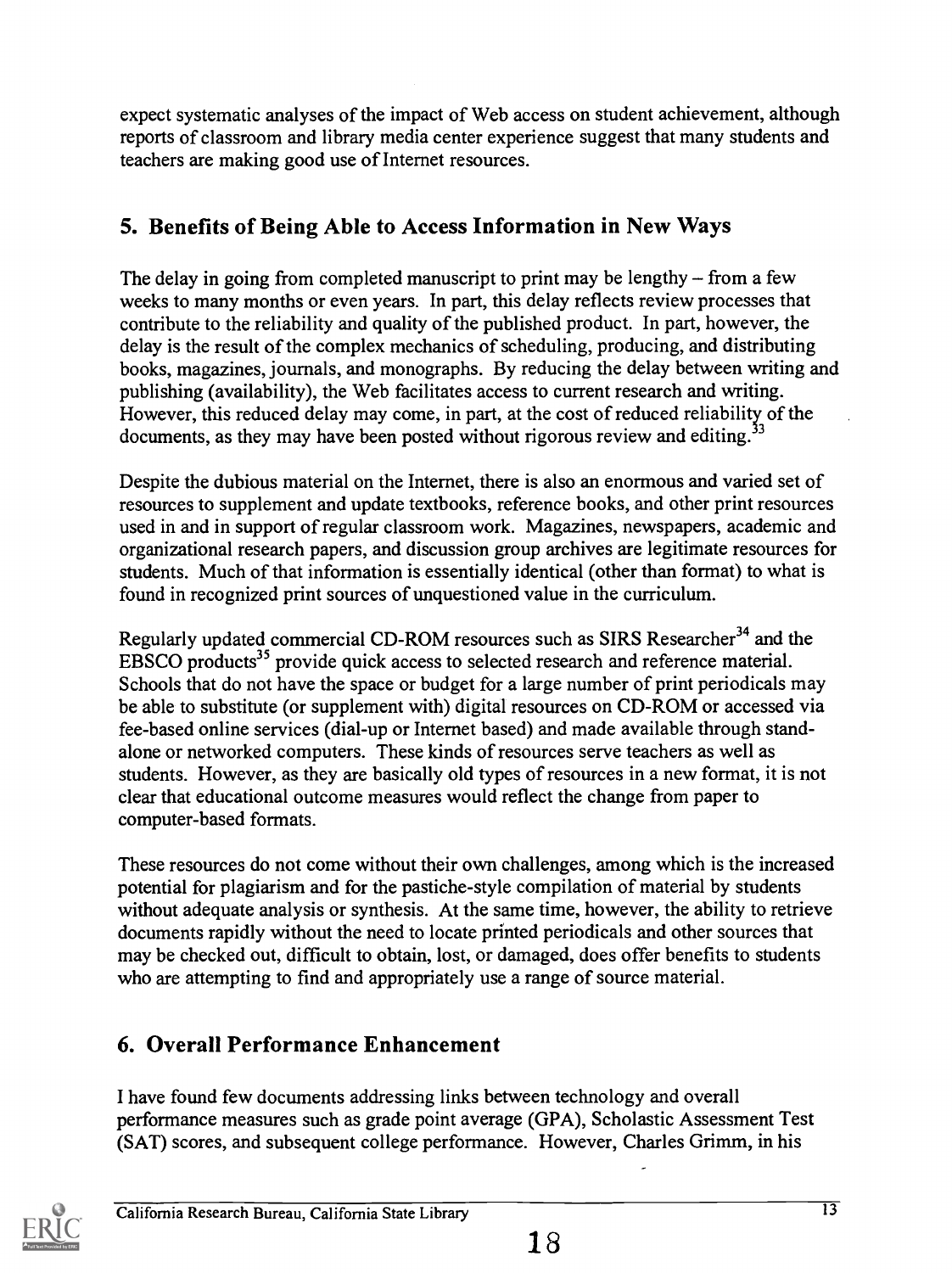doctoral dissertation entitled "The Effect of Technology-Rich School Environments on Academic Achievement and Attitudes of Urban School Students," did report higher academic achievement and "higher attitude-toward-school scores" among the students in the technology-rich schools. $36$ 

The Software Publishers Association issued a report<sup>37</sup> summarizing evidence on the impacts of educational technology. The research was conducted by an independent consultant, Interactive Educational Systems Design, Inc. (IESD).<sup>38</sup>

The SPA/IESD report<sup>39</sup> found:

Technology is making a significant positive impact in education. Important findings in these studies include:

- Educational technology has demonstrated a significant positive effect on achievement. Positive effects have been found for all major subject areas, in preschool through higher education, and for both regular education and special needs students. Evidence suggests that interactive video is especially effective when the skills and concepts to be learned have a visual component and when the software incorporates a research-based instructional design.
- Educational technology has been found to have positive effects on student attitudes toward learning and on student self concept. Students felt more successful in school, were motivated to learn and had increased selfconfidence and self-esteem when using computer-based instruction. This was particularly true when the technology allowed learners to control their own learning.
- The level of effectiveness of educational technology is influenced by the specific student population, the software design, the teacher's role, how the students are grouped, and the level of student access to the technology.

Given the paucity of reports found specifically on the topic of impacts on grade point averages and achievement test results, a few informal comments on the difficulty of correlating these measures with the use of computer technology may be in order.<sup>40</sup>

Computer technology in K-12 for the most part provides new or different ways of doing things that have long been done by other methods. Before computers were even an option in schools, students conducted science experiments, performed mathematical manipulations, did research for term papers and reports, and studied foreign languages. But now computers enable students to conduct experiments with the aid of digital devices and to directly record and display results, to lay out formulas and do calculations with the aid of spreadsheet software, find periodical articles by way of CD-ROM indexes and compilations (not to mention the Internet), and read foreign language newspapers online and communicate with students in other countries through e-mail. The result, especially in the near term, is not necessarily measurably higher learning or increased test scores,

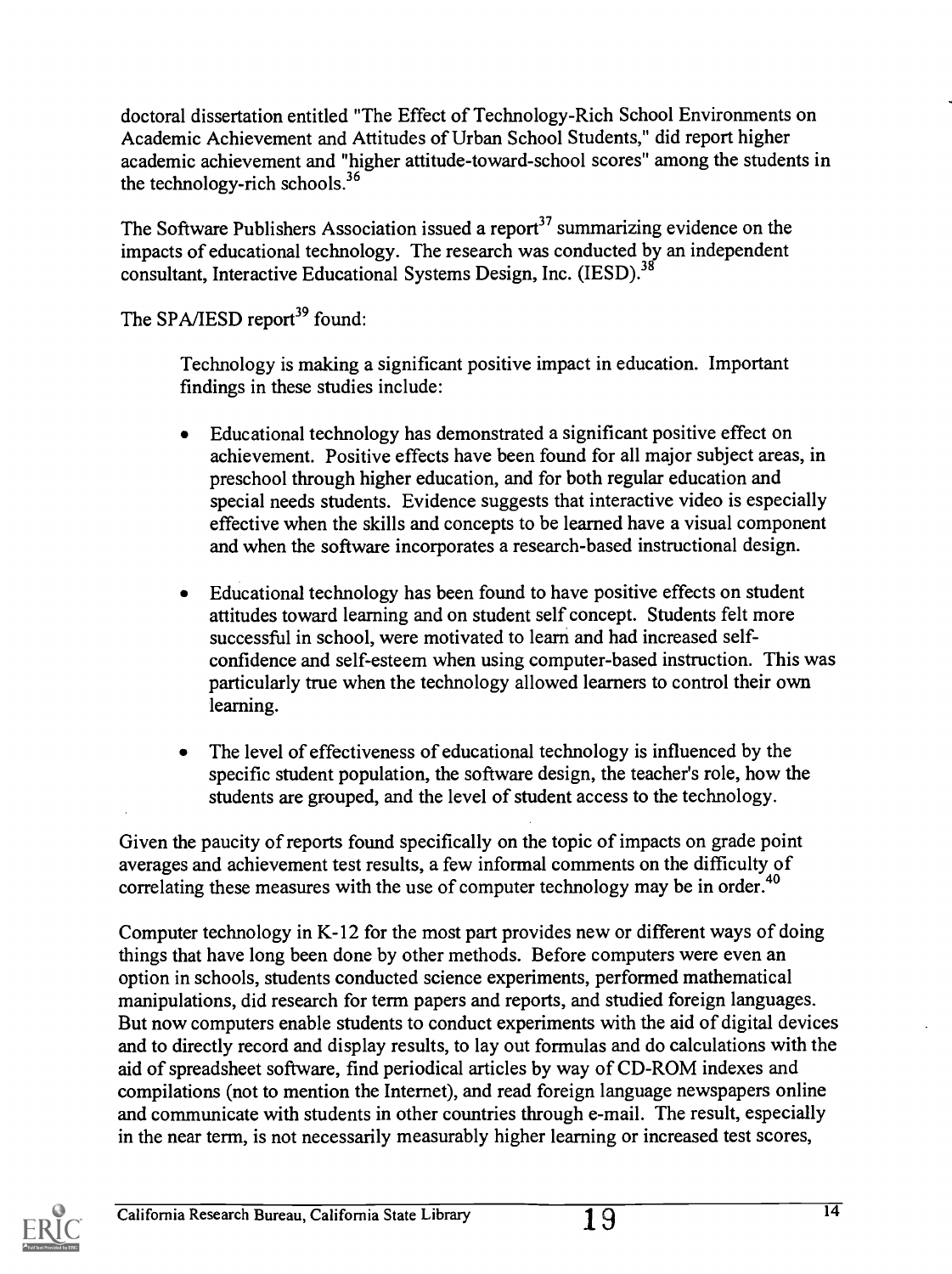but may well be comparable levels of learning accompanied by mastery of tools that are increasingly typical in education, business, and personal life outside of K-12. That is, the skills acquired through the integration of technology-based tools into the curriculum will have long-term value and impact not captured by short-term tests.

For many students, the most likely impact of computer technology in K-12 (and especially middle school and up) is improved college performance through a head start in using technology for research and writing. Technology is a moving target, having changed rapidly in just the last few years and continuing to evolve rapidly. Clear impacts from exposure in secondary school to the tools and resources afforded by computer technology may emerge over a period of years. Impacts may be expected to appear as increasing numbers of students who "grew up on" Internet-based resources and other digital research tools, word processing, spreadsheet, and graphics software, and electronic communications enter college and use those tools there in a more demanding and competitive environment.

A widely circulated report published by the Educational Testing Service (the organization that produces the SAT) addressed this point explicitly:

Evaluations of educational technology applications must confront a number of methodological problems, including the need for measures other than standardized achievement tests, differences among students in opportunity to learn, and differences in starting points and program implementation.

Nonetheless, the report's authors found evidence of positive outcomes for educational technology, although not all of the evidence is yet conclusive, and added:

Many ongoing educational technology projects are in the process of documenting and recording measures of student motivation, academic outcomes, and other outcomes such as increased skills in problem-solving and collaboration.<sup>41</sup>

While evidence regarding measurable, testable outcomes is limited at this point, research does suggest that educational impacts are real where technology is used well. Offering at least some support for this observation is a 1997 survey of U.S. teachers conducted by Wirthlin International for Tenth Planet, an educational software company (http://www.tenthplanet.com).

The survey found that 76 percent of respondents answered "yes" to the question "Has your use of computer technology improved student achievement?" Seventeen percent answered "no" and 7 percent "don't know - refused to answer." A related question asking the respondents to "grade Computer Technology on how well it has improved teaching and learning of core curriculum in your classroom" found only 16 percent giving a grade of "A," 42 percent "B," 30 percent "C," 6 percent "D," and 4 percent "F" (with 3 percent "don't know - refused to answer"). The responses on this question were lower for the Los Angeles sample (although the margin of error was larger than for the entire national sample). Only 5 percent of the Los Angeles teachers gave a grade of "A," 41 percent

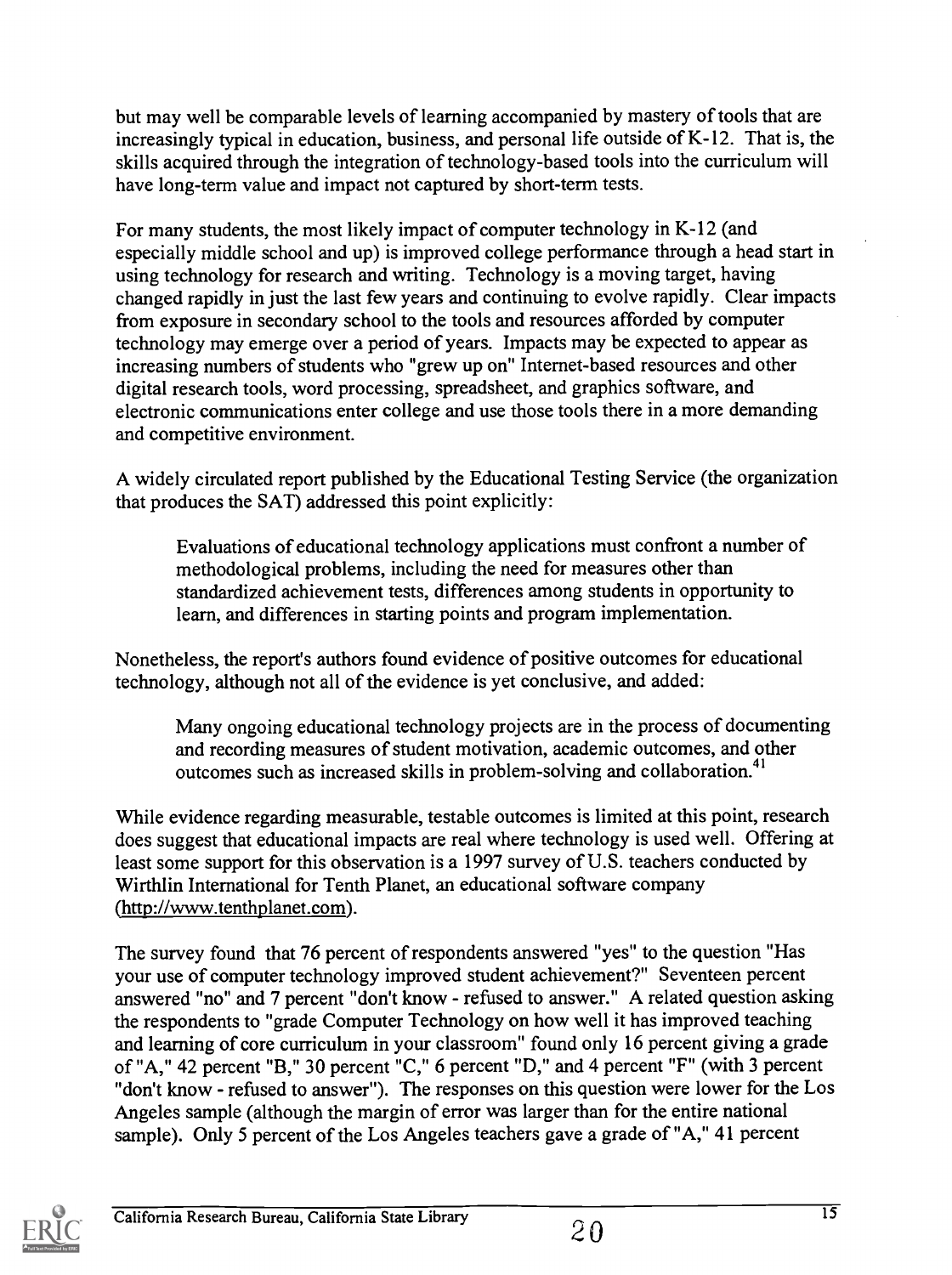"B," 36 percent "C," 9 percent "D," and 5 percent "F" (with 5 percent in the "don't know refused to answer" category). The favored option for improving the grade, selected by 49 percent of the national sample, was "accessibility/more computers in the classroom," with "more quality software" coming in second at 25 percent. A clear majority of the national sample (75 percent) answered "yes" to the question "Would you like to be able to increase the amount of time you spend using the computer to help you introduce and teach new concepts in core curriculum like math and literacy?" There was strong support (82 percent) for "more educationally sound software in order to effectively integrate computers into core curriculum."42

One probably should not attempt to make too much of the Tenth Planet survey results, but they do suggest that teachers find value in computers in the classroom and feel that increased availability would contribute to teaching and learning. This interpretation is consistent with other evidence reviewed for this paper.

#### 7. Other Ways in Which Technology Makes a Positive Difference

Many observers have noticed that students are often enthusiastic about technology, and that this enthusiasm generates greater interest in classroom work.

Proficiency with computers (hardware, software, and communications) is increasingly critical to studies in college. Students who enter college already competent with the basic tools have a head start  $-$  possibly a large one  $-$  over those who do not.

Observers have also commented on improved cooperation among students using technology-based resources – for example, working in groups on multimedia reports. This, too, is a phenomenon that (if true) is unlikely to be captured in customary types of tests and assessments, although it is widely regarded as valuable nonetheless.

Another interesting development is the capacity of students to develop marketable information technology skills in such areas as computer programming, database management, and Web site management. For example, a report in the online edition of the San Jose Mercury News, June 9, 1998, cited the example of an Atlanta high school class that developed prototype business management software that was highly praised by a local business manager.<sup>43</sup> Although the prototype was not yet complete or commercially viable, it demonstrated that the students had acquired a substantial start in understanding commercial software needs. In an economy in which information technology and electronic commerce are important and daily becoming more so, this is not a small matter.44

These kinds of skills fill more than one role. They serve a vocational education purpose as immediate preparation for employment, but they also provide tools that students can use in college for doing research, managing projects, and otherwise supporting their class work and can build on in more advanced classes in management, technology, and business.

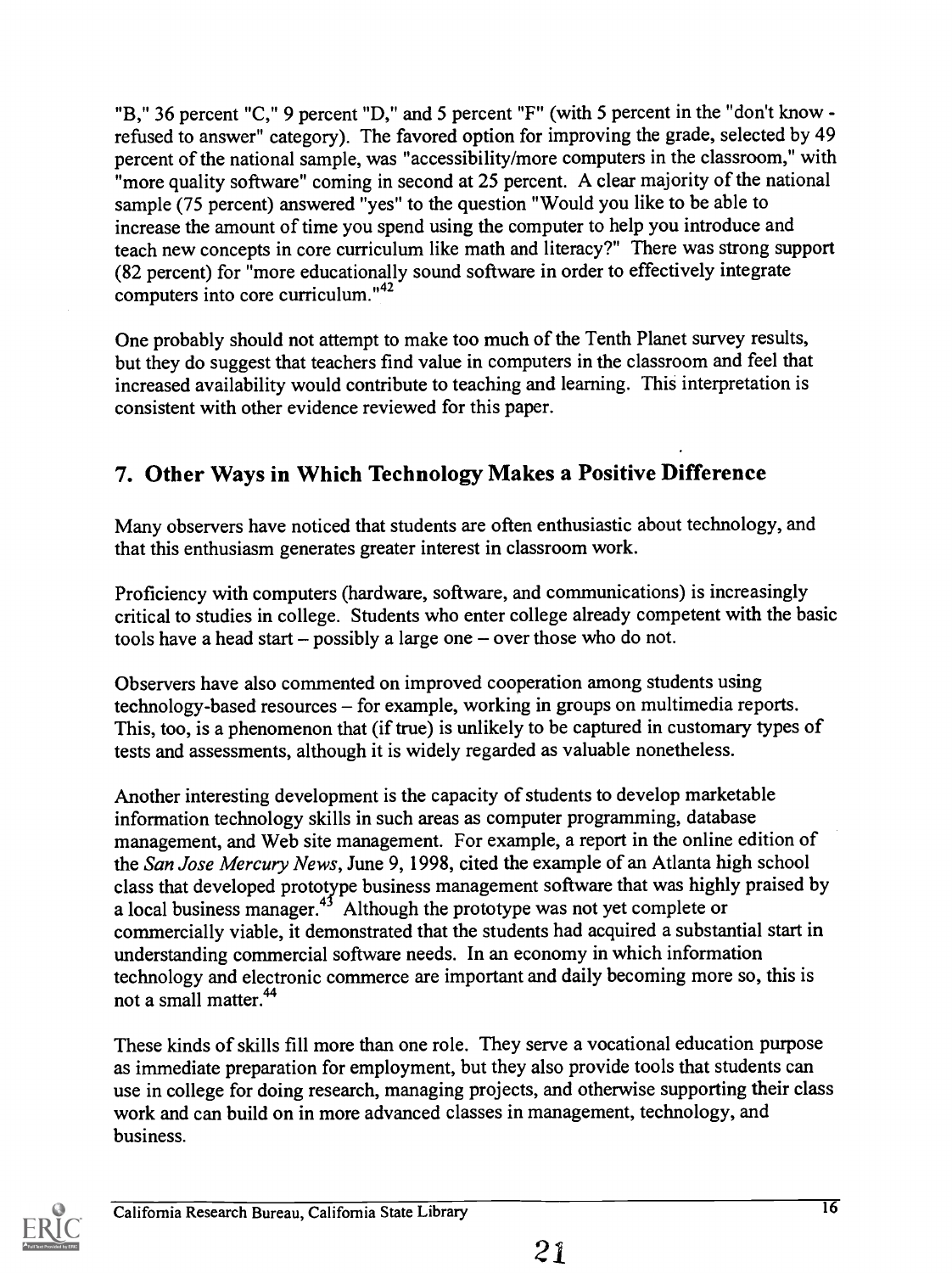Technology can assist students with disabilities. For example, a teacher who works with blind and visually impaired students pointed out:

There are now Braille printers that Braille faster than humans, computer programs that will translate print into Braille, scanners that will read print text aloud, and portable "Braille N' Speaks" and "Type N' Speaks" that a VI [visually impaired] person carries around to type notes, letters, work you name it. You just need to find a print station to print out what you've put into that machine.<sup>45</sup>

Although this technology is relatively expensive, as the market is small by comparison with standard products, it can make an important contribution toward "leveling the playing field."

The U.S. Department of Education, in Getting America's Students Ready for the  $21^{st}$ Century, noted that "Learning-disabled students can master complex problem-solving skills as well as nondisabled students with the support of educational technology. . . . Studies of students with disabilities [cited in the report  $-$  see its notes] show that technology can expand access to educational resources and enhance students' ability to process and remember information."46

Telecommunications offers opportunities for students and teachers alike. A Master's thesis by Kathy Zajac Schaw, "Effective Learning Within Telecollaborative Environments," outlines varied projects implemented with a group of students age eight to ten.<sup>47</sup> Projects included "key pals" (e-mail exchanges among students from distant locations), "pooled data" projects (contribution of data observations from students in many locations to a centrally managed project), sharing of students research and writing, video conferencing, tele-mentoring (distance teaching through technology), and a cooperative product design project among students at widely separated schools.

Ms. Schaw found:

Each project presented unique successes and challenges. . .. As a result, several common themes emerged regarding telecollaborative experiences and their ability to help children learn. In broad terms, these themes are classified into three distinct categories: Communication, Self-esteem, and Engagement/Interest in Learning. <sup>48</sup>

In each of these areas, Ms. Schaw's experience in the classroom showed positive outcomes from the telecollaborative opportunities.49

The Center for Applied Special Technology (CAST), in its report The Role of Online Communications in Schools: A National Study, observed that:

Of all the new technologies, online communications has the strongest potential to break down the barriers and inequities encountered by students of different socioeconomic, racial, linguistic, and disability backgrounds. Networks expand

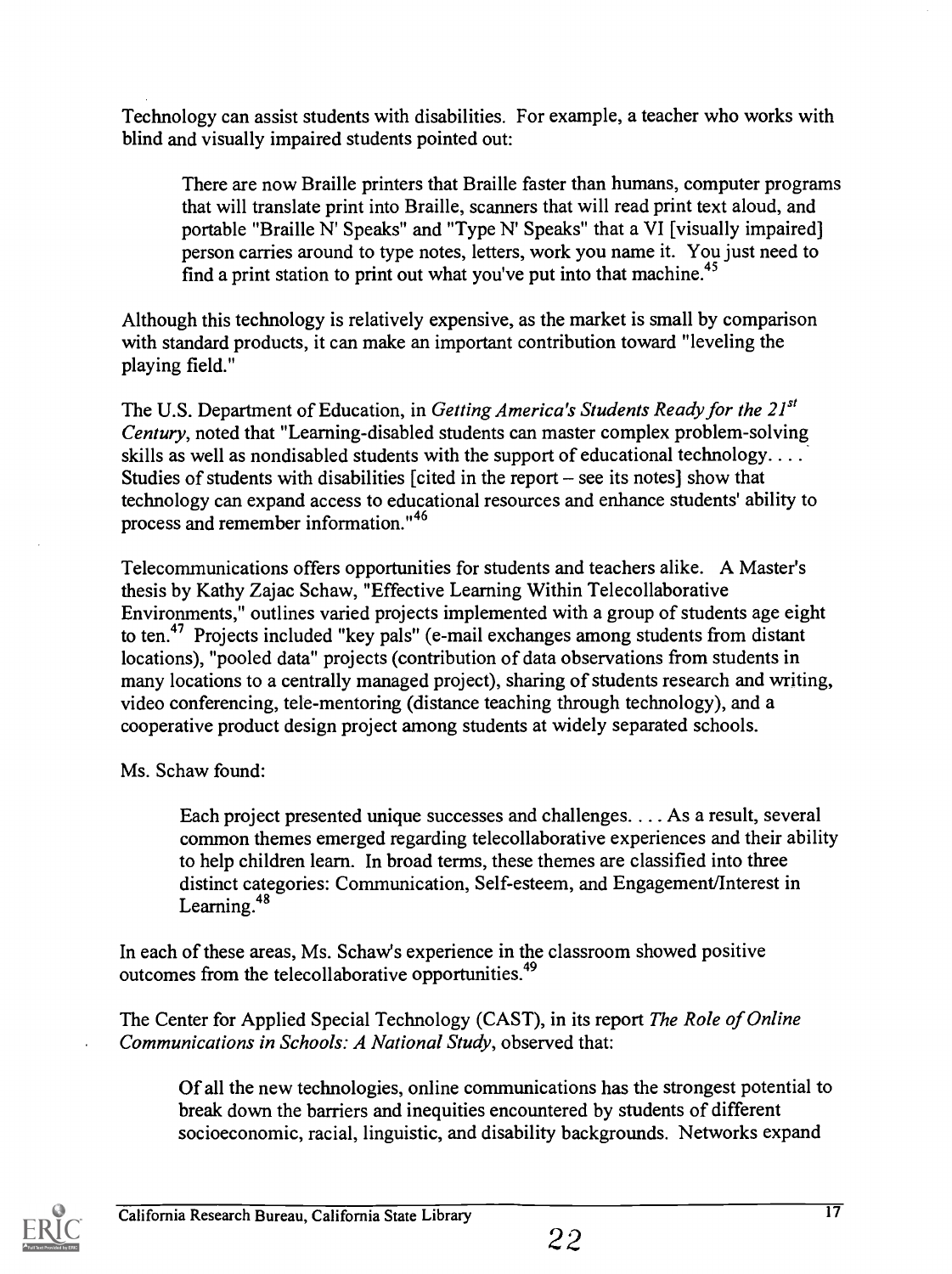the limits posed by time and space, giving students and teachers more equitable access to expertise, information, and tools  $\dots$ <sup>50</sup>

The CAST study of online communications in schools found, inter alia:

- "Analyses of 9 learning measures indicate that online use can increase student performance."<sup>51</sup>
- "Overall, students in the experimental classes produced better projects than students in the control classes . . . The positive impact of online communications on student learning is corroborated by analyses of student reports on pre-study and post-study questionnaires."<sup>52</sup>
- "Students with online access became more confident and students without online access became less confident, over the course of the study, in activities that relate most closely to the main thrust of the Civil Rights Unit  $-carrying out and presenting$ a research project."<sup>53</sup> (Emphasis in original.)

The results of the project were not unmixed, possibly in part as a result of the short time available, so the report should be read as a whole. Nonetheless: "In sum, increased student learning for students with online use is clearly demonstrated by their performance on student projects and changes in their subjective reports on pre-study and post-study questionnaires. Increased student learning. due to online use is further substantiated by teacher reports in telephone interviews."<sup>54</sup>

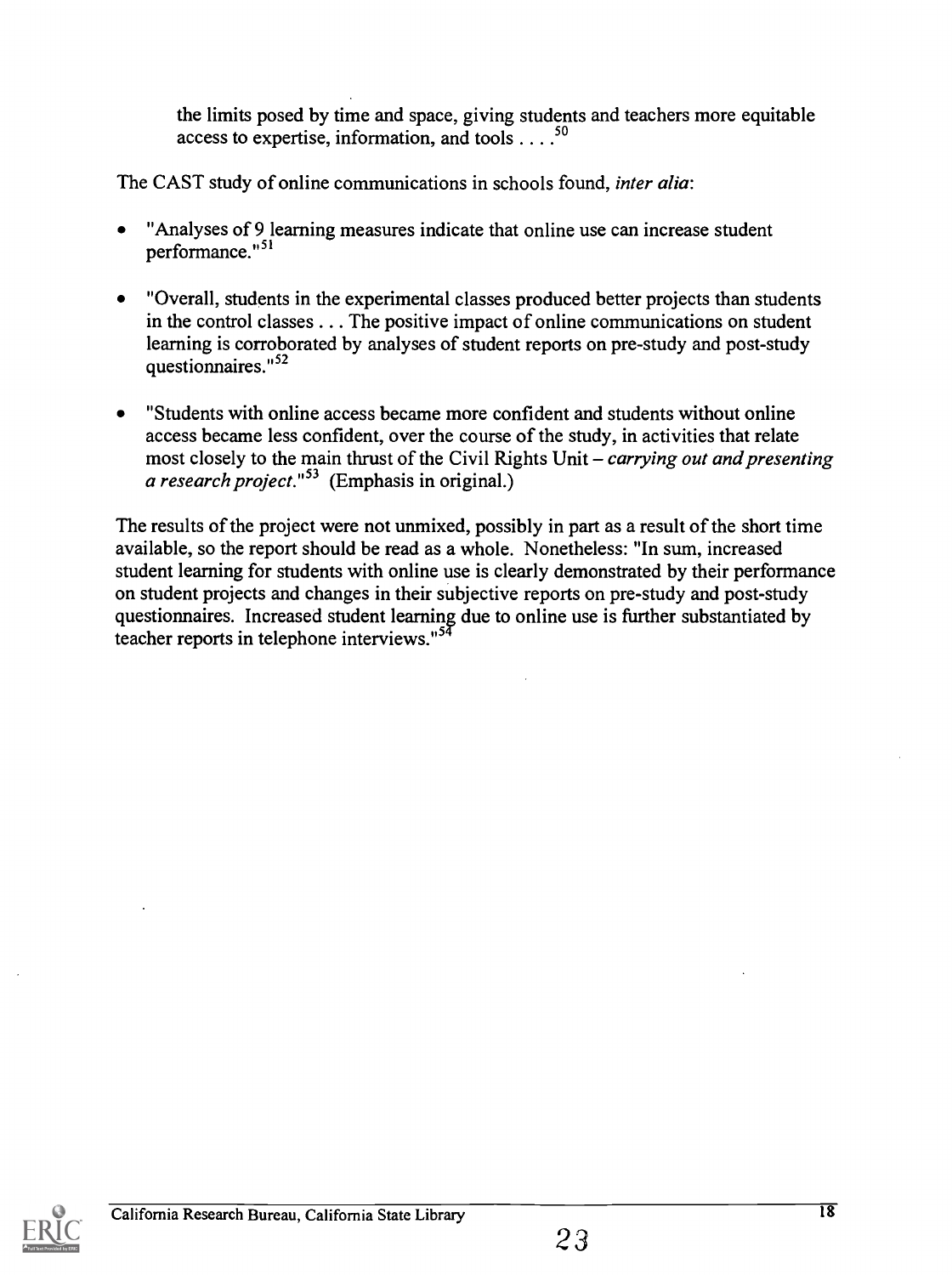# Bibliography

Some of this paper reflects my extensive observations and participation on the Internet. This observation and participation have encompassed both school-related Web sites and education and technology-related discussion groups, generically called "list servers."<sup>55</sup> The most important of these groups for this research have been LM NET and EDTECH. LM NET serves school library media personnel (including certificated library media teachers), and EDTECH serves people involved in educational technology. Both lists have international membership. At the time of this writing, each group has approximately 10,000 members. Archives for LM NET, EDTECH, and many other education-related discussion groups may be searched via http://ericir.syr.edu/Virtual/Listsery Archives/, the "AskERIC Education Listsery Archive."

I have also drawn from visits to several schools and school district offices in northern, central, and southern California.

The following list of sources includes many documents that have extensive bibliographies. Some items cited in the endnotes to this paper or used as general resources (not specifically cited) have been omitted from this list.

- Apple Computers, Inc. "Changing the Conversation About Teaching, Learning, & Technology: A Report on 10 Years of ACOT Research." 1995. Available at http://www.research.apple.com/go/acot/acotresearch.html#anchor25466881
- Barnes, Bill, et al. Tales from the Electronic Frontier: first-hand experiences of teachers and students using the Internet in K-12 math and science. San Francisco: WestEd, 1996. Although this publication focuses on Internet resources and use, the principles can reasonably be inferred to apply to comparable resources available through CD-ROM and other non-Internet media. At many points, the vignettes laid out in Tales touch on observed beneficial outcomes of the technology.
- California Instructional Technology Clearinghouse. The online version of the Clearinghouse, http://clearinghouse.k12.ca.us, provides free public access to reviews and information on 2,000 recommended software products, searchable by seven categories (keyword, subject, technology, platform, language, grade level, and "other criteria"). Quoting from the site, "The Clearinghouse's evaluation of electronic learning resources is a statewide collaboration which eliminates unnecessary duplication of effort, ensures consistency of evaluations, and provides publishers and producers with one central contact point for evaluation of electronic learning resources in California. Every Clearinghouse evaluation is conducted by one of the Clearinghouse's 19 Evaluation Satellites, each specializing in a particular subject area. Each of these Satellites is operated by a California county office of education and is supported by the California

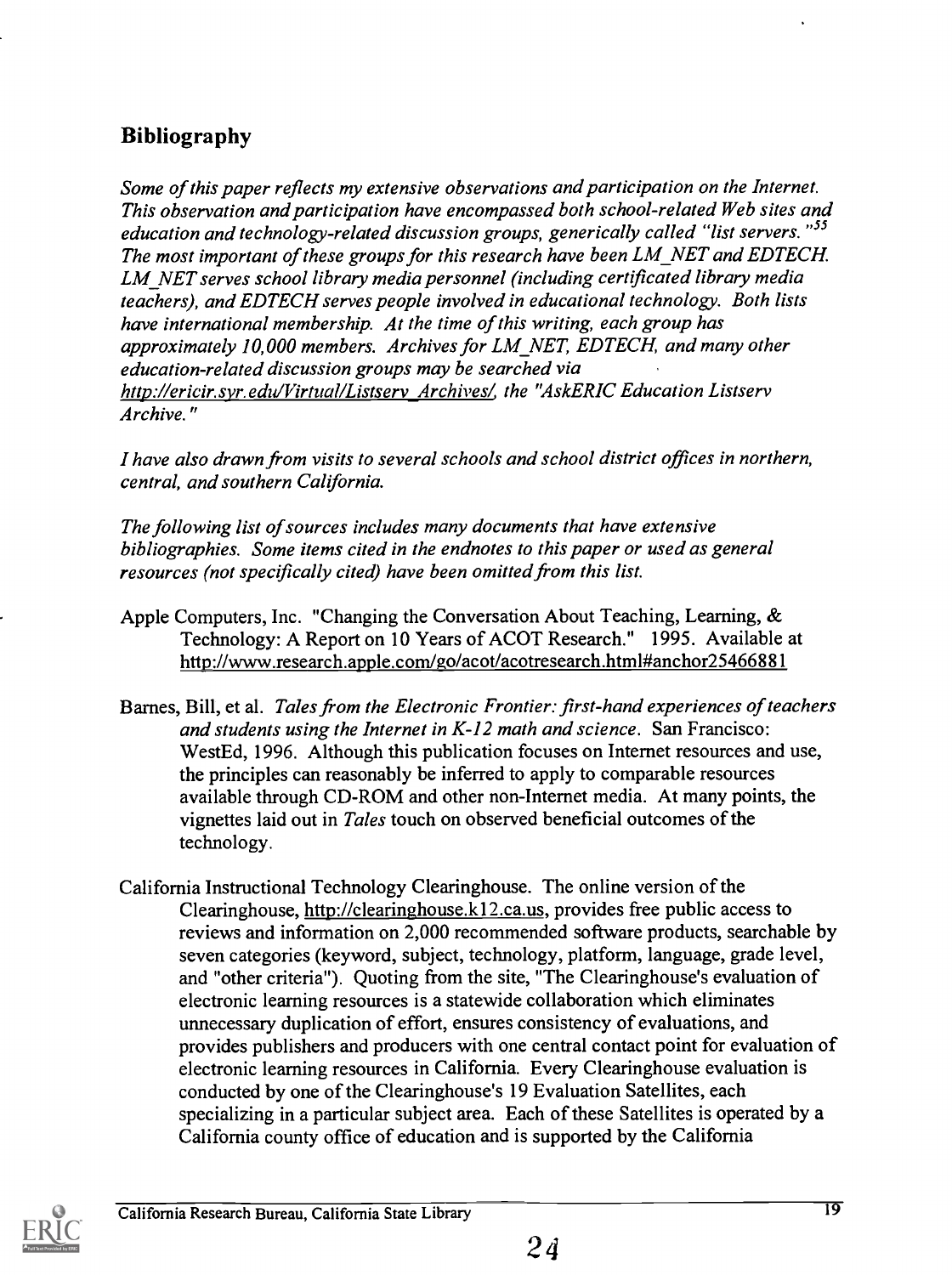Technology Assistance Project." Evaluation criteria are posted at http://clearinghouse.k12.ca.us/c/@okSq sBNm9aAU/toc.html.

- Center for Applied Special Technology. The Role of Online Communications in Schools: A National Study. Peabody, MA: CAST, 1996. "The goals of the study [conducted in seven major American cities in 1995-96] were: 1) to measure the effects of online use on student learning including information processing, communication, and presentation skills, and 2) to gain insights into what it takes to use online communications effectively in the classroom." Available at http://www.cast.org/stsstudy.html. Unfortunately, when printed, every page of the body of the pdf file is numbered "Page 20." I have renumbered the pages by hand, and cite those numbers in references to the paper.
- Christman, Edwin, John Badgett, and Robert Lucking. "Progressive Comparison of the Effects of Computer-Assisted Instruction on the Academic Achievement of Secondary Students." Journal of Research on Computing in Education, Summer 1997 (Vol. 29, No. 4), pp. 325-37. Quoting from the discussion section of the paper (at page 331): "It can be concluded that CAI is more effective than traditional methods of instruction in raising the overall academic achievement of students in grades 6 through 12." There are a number of *caveats*, though, including evidence that computer use is losing its comparative advantage over time. That observation may, however, not take into account the variety of ways in which computer technology is being used in schools and the growing role of computers in work and in society at large. The paper looked only at "computer aided instruction," a narrower view than taken in the present paper.
- Coley, Richard J., John Cradler, and Penelope Engler. "Computers and Classrooms: The Status of Technology in U.S. Schools." Princeton, N.J.: Educational Testing Service, [1997]. "This report is about technology in the classroom. It is not an argument for or against technology, nor a how to do it manual." One of the topics addressed is "the effectiveness of educational technology." Among the key points is that "Evaluations of educational technology are really evaluations of instruction enabled by technology, and the outcomes are highly dependent on the implementation of the instructional design." The paper is posted at http://www.ets.org/research/pic/compclass.html.
- Follansbee, Sari, Bob Hughes, Bart Pisha, and Skip Stahl. "Can Online Communications Improve Student Performance? Results of a Controlled Study." ERS Spectrum, Winter 1997, pp. 15-26. Several circumstances (explicitly acknowledged by the researchers) limited the reliability of the study. Nonetheless, the researchers concluded: "The results of this study suggest that online communications can be an important tool for both [students and teachers]." Also see the report listed above under Center for Applied Special Technology, for which Sari Follansbee was the project director.



20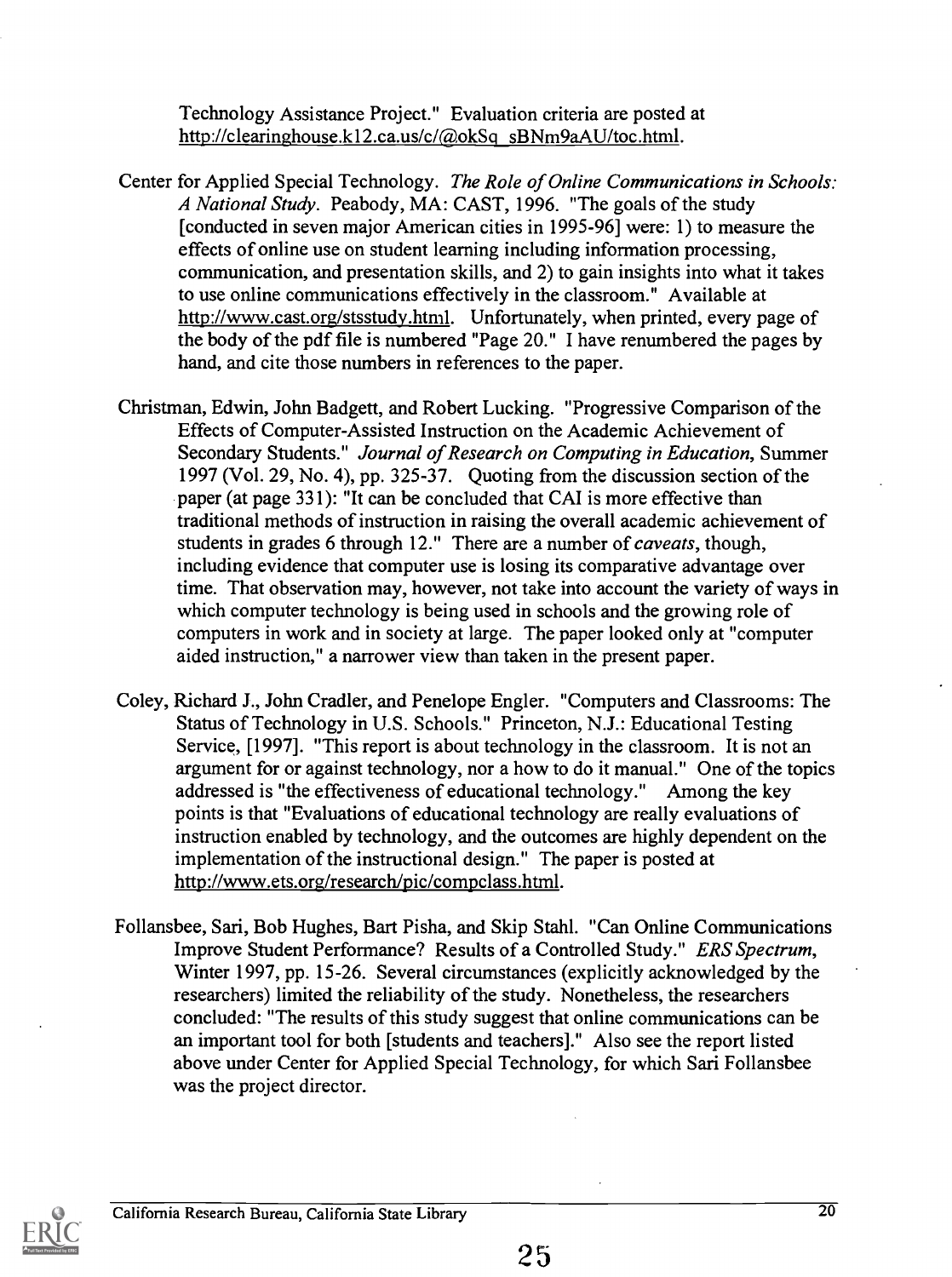- Glennan, Thomas K., and Arthur Melmed. Fostering the Use of Educational Technology: Elements of a National Strategy, MR-682-0STP. Santa Monica, CA: RAND Corporation, 1996. From the summary: "Research and practice suggest that, appropriately implemented, computer- and network-based technology can contribute significantly to improved educational outcomes. Most of this experience is in small trials in one or a few settings, but research has aggregated these experiences into a significant body of literature that illuminates the potential of technology in a variety of settings." Available at http://www.rand.org/publications/MR/MR682/contents.htm1, and in printed form from RAND. Especially note Chapter 2, "The Use and Effectiveness of Educational Technology Today."
- Gordin, Douglas N., et al. "Using the World Wide Web to Build Learning Communities in K-12." Posted at http://www.covis.nwu.edu/Papers/k12web.htrnl. The authors are with Northwestern University, School of Education and Social Policy. The paper focuses more on the opportunities afforded by the Web than it does on documented outcomes. An extensive bibliography is included. Among the authors' observations: "To date most resources on the WWW [have] been developed without the specific goal of fostering K-12 learning communities. Yet, as the above examples show, even without this aim WWW resources have been developed that are of extraordinary value to schools and learning communities."
- Hancock, Vicki E. "Innovation with Technology: Promises and Practices." Posted at http://www.ascd.org/pubs/articles/techart.html. Dr. Hancock is regional field director, Northwest Region, Association for Supervision and Curriculum Development (ASCD). Among the "final words" in this brief paper: "Technology can act as a catalyst for changing the learning environment. It stimulates more interactive teaching, effective grouping of students, and cooperative learning . . . More flexible, student-centered, exploratory environments are evolving in our schools over time, and with them we are only beginning to realize the promise of emergent technologies for learning."
- Lazarowitz, Reuven, and Jehuda Huppert. "Science Process Skills of 10<sup>th</sup>-Grade Biology Students in a Computer-Assisted Learning Setting. Journal of Research on Computing in Education, Spring 1993 (Volume 25, No. 3), pp. 366-382. From the discussion section (at page 379): "The integration of the CAL [computerassisted learning] helped students in the experimental group achieve higher academic performance. These results support the notion that CAL motivates students and enables them to improve their mastery of the knowledge."
- Margherio, Lynn, project director. The Emerging Digital Economy. Washington, D.C.: U.S. Department of Commerce, 1998. Although this document does not pertain directly to the impact of computer technology on learning, it does clearly establish why it is important for students to become familiar with digital tools and lays out their importance in the economy today. As the introduction notes, "If the trends suggested by this preliminary analysis continue, IT [information technology] and

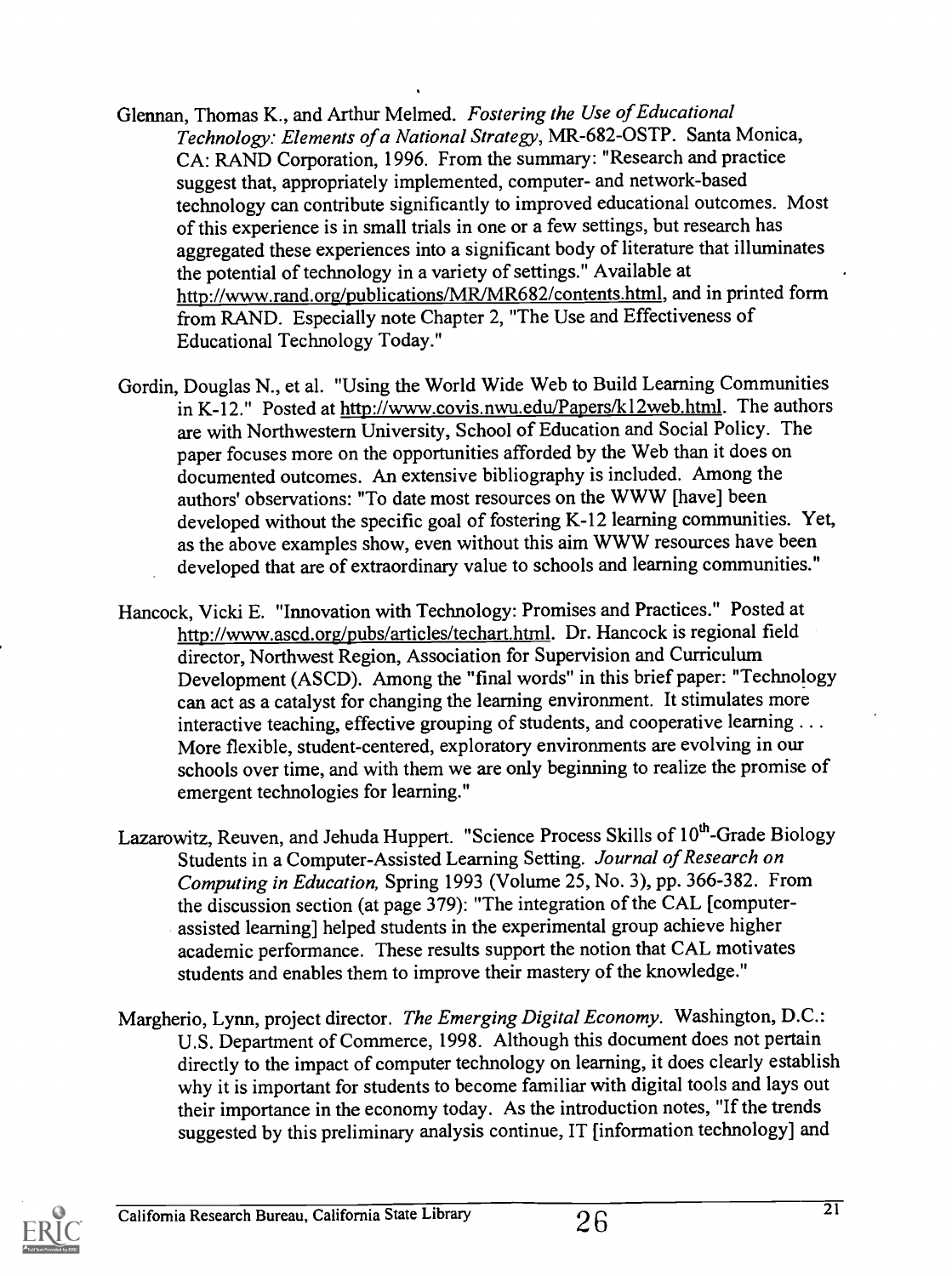electronic commerce can be expected to drive economic growth for many years to come. To realize this potential, however, the private sector and governments must work together to . . . endow students and workers with the skills necessary for jobs in the new digital economy." The document is posted at http://www.ecomrnerce.gov/emerging.htm.

- Melmed, Arthur, ed. "The Costs and Effectiveness of Educational Technology: Proceedings of a Workshop," November 1995. Available at http://www.ed.gov/Technology/Plan/RAND/Costs/. The section on "effectiveness" reviews the literature. Although recognizing the uncertainties and the lack, to date, of much needed data, the view presented in the section is positive.
- Oppenheimer, Todd, and David Dwyer (Patrick Houston, Moderator). "Audio: Are Schools Suffering 'Computer Delusion'?" RealAudio file (23 minutes), available at http://www5.zdnet.com/zdnn/content/zdnn/0815/zdnn0001.html. Oppenheimer is the author of the widely read article "The Computer Delusion," in the July 1997 issue of The Atlantic Monthly. Dwyer is vice president of Advanced Learning Technologies at Computer Curriculum Corporation.
- President's Committee of Advisors on Science and Technology Panel on Educational Technology. Report to the President on the Use of Technology to Strengthen K-12 Education in the United States. March 1997. Often referred to as "The PCAST Report." Available at http://www.whitehouse.gov/WH/EOP/OSTP/NSTC/PCAST/k-12ed.html.
- Réginald Grégoire, Inc., Robert Bracewell, and Thérèse Laferrière. "The Contribution of New Technologies to Learning and Teaching in Elementary and Secondary Schools: Documentary Review." A collaboration of Laval University and McGill University. August  $1<sup>st</sup>$ , 1996. Posted at http://www.fse.ulaval.ca/fac/tact/fr/html/impactnt.html. This is a concise (36 pages, including references) overview of pertinent literature. The authors note that, "Most of the research that is reviewed comes from studies that included either a) a separate control group of students against which results obtained from an experimental treatment group can be compared, or b) pretest measures of results from the experimental group against which post-test measures can be compared." This report is the most systematic overview of evidence for the impact of technology on K-12 learning that I have found.
- Schaw, Kathy Zajac. "Effective Learning Within Telecollaborative Environments" (Master's thesis, St. Michael's College, Colchester, Vermont, 1997). This paper, by a classroom teacher, includes a literature review, bibliography, and analysis (the latter focusing on telecommunications). Among the author's observations, "Researchers are acknowledging strong academic growth with basic skills (reading, writing, mathematics, and oral communication) when students become involved in purposeful communication via telecommunications and when creating

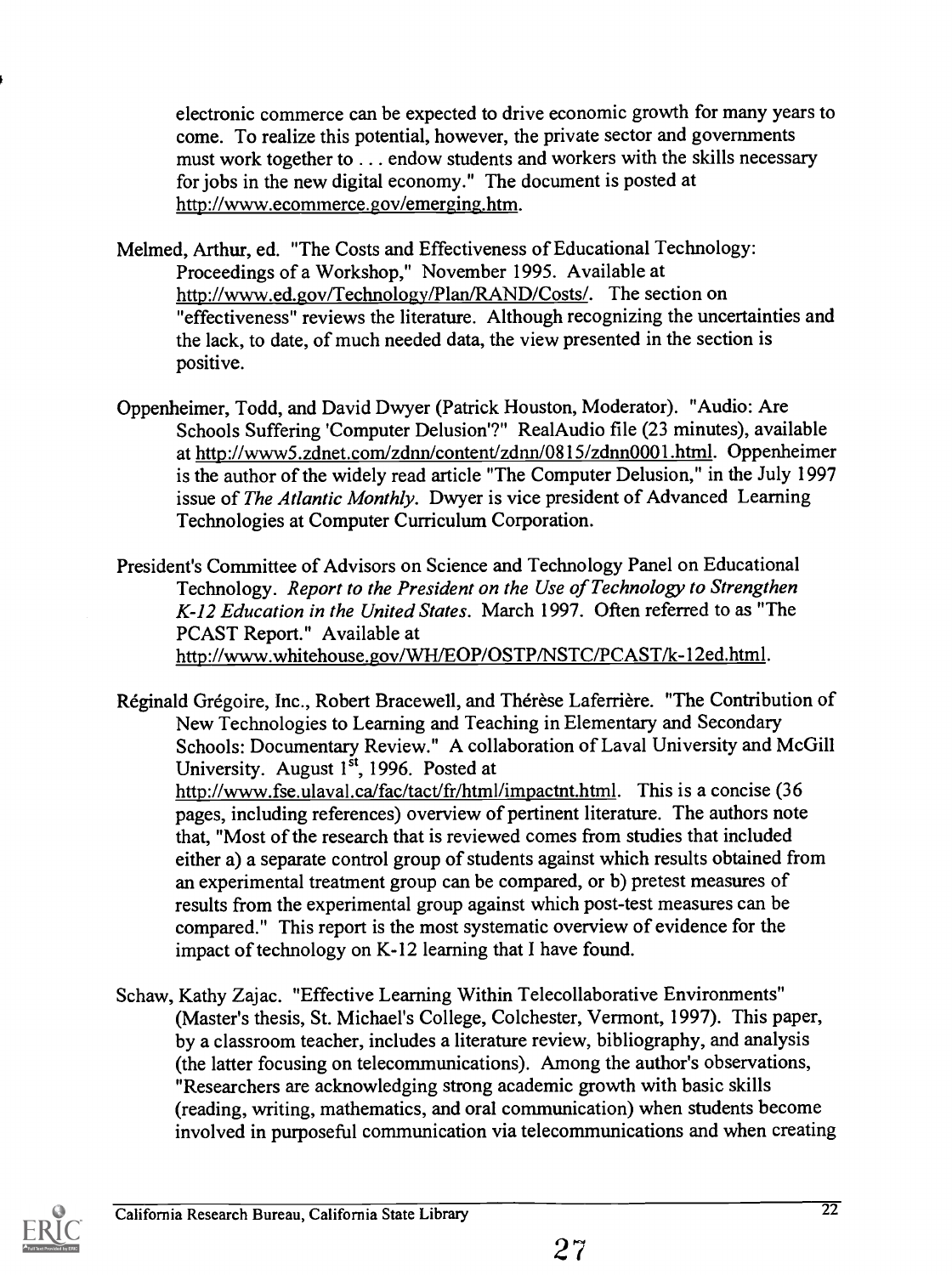computer presentations . . .." The paper reports on "research [with third and fourth grade classes] . . . to test and assess how three of the seven types of telecollaborative projects addressed in the Literature Review affect learning: key pal communications, pooled data analyses, and interactions with field experts." Posted at http://www.cvu.cssd.k12.vt.us/wcswww/lighth/thesis/thesis.htrn.

Schools of California Online Resources for Education (SCORE). The SCORE sites do for online resources roughly what the California Instructional Technology Clearinghouse site does for software products. There are four SCORE sites: History-Social Science (http://www.rims.k12.ca.us/SCORE); Mathematics (http://www.kings.k12.ca.us/math); Language Arts (http://www.sdcoe.k12.ca.us/score/cla.html); and Science (http://scorescience.humboldt.k12.ca.us). The sites are searchable by grade level and subject.

- Snyder, Ilana. "Towards Computer Mediated Literacy in the Secondary School." This is Chapter 1 of a report posted by the Australian Professional Development Program. See http://www.sofweb.vic.edu.au/lt/research.htm#casc. The Snyder chapter is posted at http://www.sofweb.vic.edu.au/lt/research/casc/chapterl.pdf. The chapter's extensive bibliography includes several other works by Ilana Snyder, and many other sources.
- Strauss, Richard T., and Mable B. Kinzie. "Student Achievement & Attitudes in a Pilot Study Comparing an Interactive Videodisc Simulation to Conventional Dissection." The American Biology Teacher, October 1994 (Vol. 56, No. 7), pp. 398-402.
- Tenth Planet. "1997 Tenth Planet Teachers & Technology Survey." Survey results, posted by a well-known educational software company. See http://www.tenthplanet.com/Company/news/97survey. The survey itself was conducted by Wirthlin Worldwide, a long-established survey research firm: "The survey contains the results of 1,000 telephone interviews conducted in June 1997 with a randomly-selected sample of K-6 teachers in the United States. The nationwide sample of 600 teachers was supplemented by 100 teachers each in four specific locations: Los Angeles, Miami, New York City and Chicago." Results of the previous (1995) survey are also available at the site.
- Umbach, Kenneth W. Computer Technology in California K-12 Schools: Uses, Best Practices, and Policy Implications. Sacramento, CA: California Research Bureau, March 1998. Please see Appendix II ("Selected Educational Web Sites") and Appendix IV ("Sources and Selected Further Reading") for additional sources. Available in Adobe Portable Document (pdf) format at http://www.library.ca.gov/CRB/98/03/98003.pdf.
- Umbach, Kenneth W. The Internet: A California Policy Perspective. Sacramento, CA: California Research Bureau, March 1997. See Chapter 4, "Libraries and

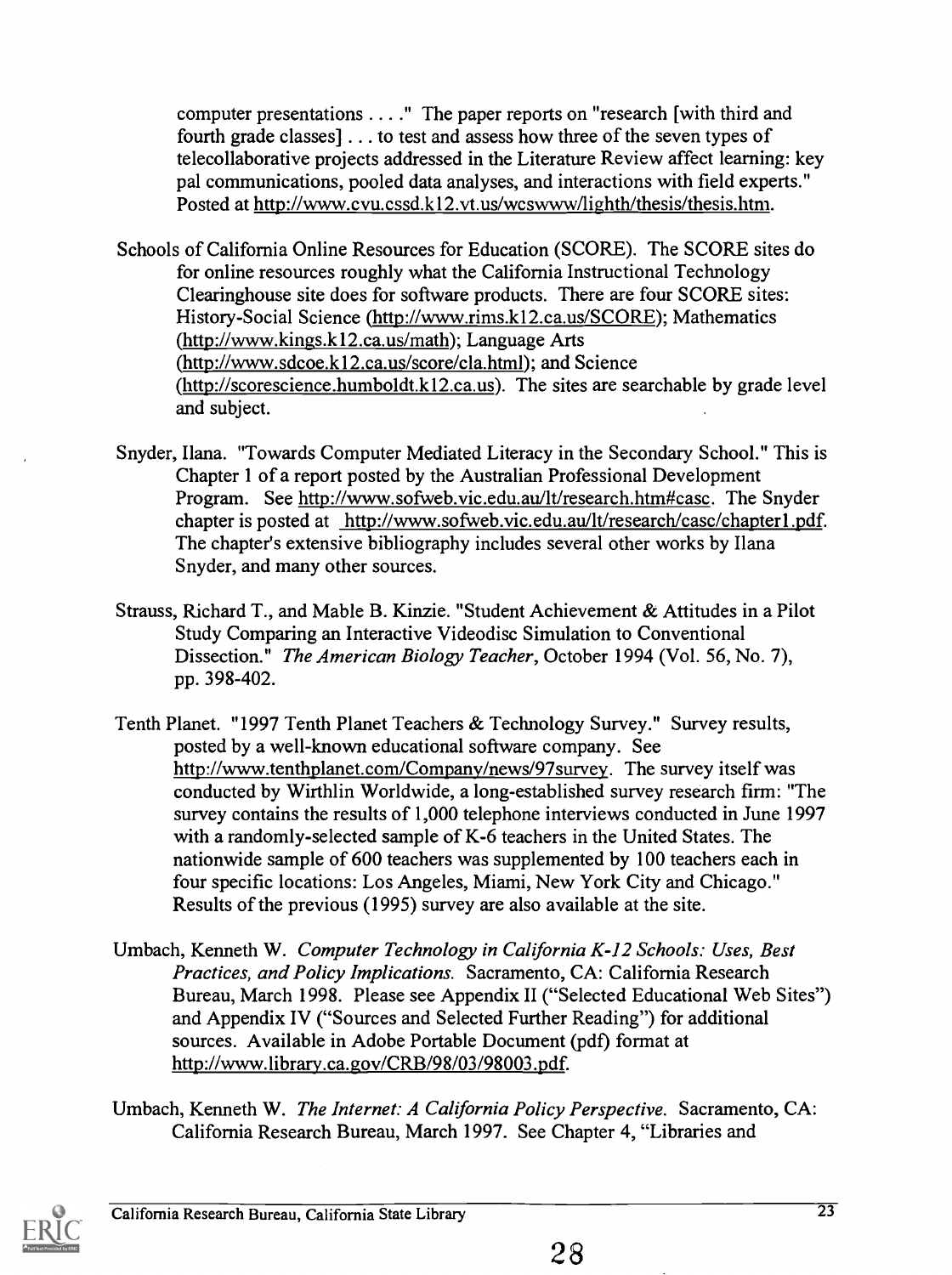Education on the Internet." Available in HTML format at http://members.unlimited.net/~kumbach/internet/cvr2intr.html. Also available in pdf format via the California Research Bureau's site, http://www.librarv.ca.gov/html/statseg2a.cfm.

- U.S. Congress, Office of Technology Assessment. Teachers and Technology: Making the Connection, OTA-EHR-616. Washington, D.C.: U.S. Government Printing Office, April 1995. Although OTA no longer exists, this widely cited report remains available online. One source is http://www.wws.princeton.edu/~ota/disk1/1995/9541 n.html.
- U.S. Department of Education. Getting America's Students Ready for the 21<sup>st</sup> Century: Meeting the Technology Literacy Challenge, A Report to the Nation on Technology and Education. Washington, D.C.: the Department, 1996. Posted at http://www.ed.gov/Technology/Plan/NatTechPlan. See especially the section titled "Benefits of Technology Use."
- Ward, Kevin, and Kar-Tin Lee. "Use of Information Technology in the Technology Key Learning Area." This is Chapter 10 of a report posted by the Australian Professional Development Program. For information on that program see http://www.sofweb.vic.edu.au/lt/research.htm#casc. The Ward and Lee chapter is posted at http://www.sofweb.vic.edu.au/lt/research/casc/chapt 10.pdf. In part, the abstract reads: "This chapter contains three parts: a summary of local and international literature on the use of computers in teaching and learning; specific summaries on the use of information technology in the Technology curriculum (locally and overseas) in line with the Curriculum Standards Framework (CSF); and, key issues for consideration in professional development programs for the area. It gives a description of what leading schools in Victoria are presently engaged in, how teachers have integrated information technology in their teaching and why these have been successful."
- "Washington State Technology Plan for K-12 Common Schools  $-$  Appendix D: Technology in Schools: What Does the Research Say?" Posted at http://inform.ospi.wednet.edu/edtech/app-de.html. This brief report summarizes evidence and includes an extensive bibliography.
- The Well Connected Educator (http://www.gsh.org/wce). This is part of the Global Schoolhouse site, a partnership between Global School Net and Microsoft Corporation. Numerous articles posted at the site reflect teachers' experience in the classroom and illustrate ways in which technology has contributed to learning. Although all of these reports might be considered "anecdotal," there are many of them, covering widely varied perspectives and applications.

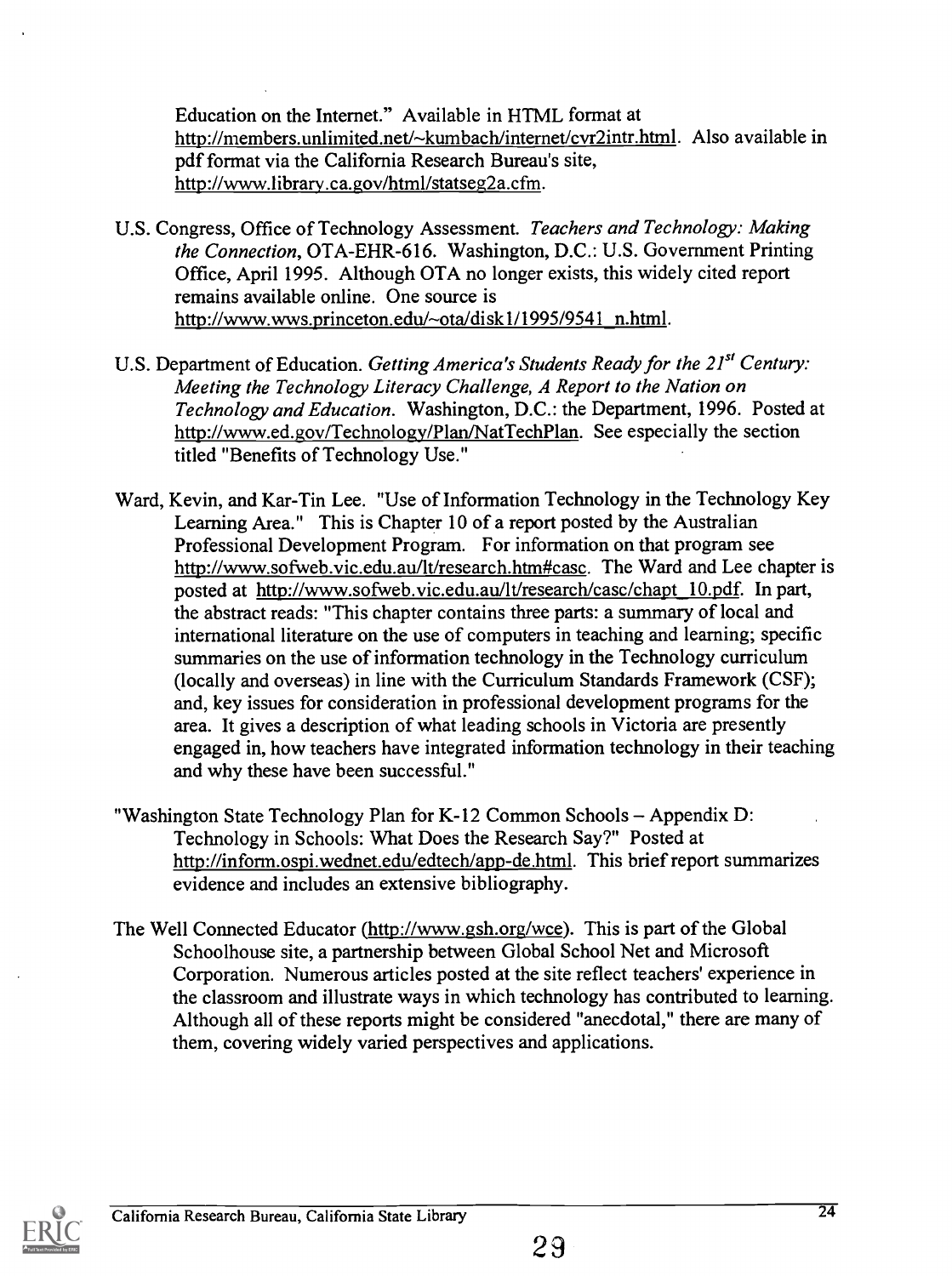#### **Notes**

#### Please see the bibliography for additional information on sources cited in the notes.

<sup>1</sup> The abstract contribution of technology to learning is a concept I have sometimes called "sprinkling" Techno-Dust over the schools."

 $2^2$  U.S. Congress, Office of Technology Assessment, Teachers and Technology: Making the Connection, OTA-EHR-616, April 1995; p. 90.

<sup>3</sup> The reader will note that, as a professional researcher and writer, I make extensive and irreplaceable daily use of the very tools and techniques that are of growing importance in K-12 schools. This fact itself inclines me to see familiarity with these tools as important and to see access to digital resources as vital to learning today.

<sup>4</sup> A summary of evidence on computers and "the basics" is provided in a 1997 Master's thesis titled "Effective learning Within Telecollaborative Environments," by Kathy Zajac Schaw. (Posted at http://www.cvu.cssd.k12.vt.us/wcswww/lighth/thesis/thesis.htm.)

 $\overline{5}$  U.S. Department of Education, Getting America's Students Ready for the 21<sup>st</sup> Century (section on "Enhanced Student Achievement" in the chapter on "Benefits of Technology Use"). The document is posted at http://www.ed.gov/Technology/Plan/NatTechPlan/benefits.html.

Alan Zoltman, et al., "Effects of Computer-Assisted Instruction on Reading and Mathematics Achievement of Chapter 1 Students," National Educational Resources Information Center (ERIC) microfiche, ED 313 024, pp. 7, 9.

 $<sup>7</sup>$  Zoltman, et al., p. 13. Also note the bibliography to the Zoltman, et al., paper.</sup>

<sup>8</sup> This statement is quoted in "Washington State Technology Plan for K-12 Common Schools -Appendix D: Technology in Schools: What Does the Research Say?" That document cites the Software Publishers Association's "Report on the Effectiveness of Technology in Schools 1990-1994" as the source.  $9$  http://www.eduzone.com/ language/0000005b.htm. Although I have not verified the quoted message, I have heard a similar report first-hand from an elementary school librarian in Bakersfield, California, and have seen comparable comments posted on the LM\_NET discussion group. The AR program is, however, not without controversy, as some have found that the program tends to cause students to avoid non-AR books, however good they may be, in favor of reading only books for which they may earn points.

Additional information on the program is available at http://www.sbfmedia.com.

1° For a discussion of this topic, see Ilana Snyder, "Towards Computer Mediated Literacy in the Secondary School," and note the many sources cited in the bibliography to that publication.

<sup>11</sup> Snyder, "Towards, Computer Mediated Literacy," p. 12 (as printed in pdf format).

<sup>12</sup> Snyder, "Towards, Computer Mediated Literacy," p. 13 (as printed in pdf format).

<sup>13</sup> Snyder, "Towards, Computer Mediated Literacy," p. 18 (as printed in pdf format). See Snyder's bibliography for the citation to Kaplan and Moulthrop's article.

<sup>14</sup> Snyder, "Towards, Computer Mediated Literacy," p. 20 (as printed in pdf format).

<sup>15</sup> U.S. Department of Education, Getting America's Students Ready for the 21<sup>st</sup> Century (section on "Advanced Skills Instruction" in the chapter on "Benefits of Technology Use").

<sup>16</sup> Alan Zoltman, et al., p. 7.

<sup>17</sup> http://www.electronic-school.com/0198f4.html. The article originally appeared in the January 1998 issue of Electronic School, published by the National School Boards Association.

http://sunsite.Berkeley.edu/CalHeritage/k12project/schools.html.

19 http://sunsite.berkeley.edu/CalHeritage/k12project/lincoln.html.

<sup>20</sup> The Birch Lane site is http://www.birchlane.davis.ca.us, although it was unavailable at the time I was preparing this section.

1 E-mail message from Carolyn Gierke, librarian at Sweet Home High School, Amherst, New York, May 15, 1998. I have quoted the message at length because it nicely summarizes themes found in scattered literature on the subject.

<sup>22</sup> A quick search on the keyword "dissection" at the California Instructional Technology Clearinghouse site found eight programs selected, reviewed, and recommended by CITC. For example, "Operation: Frog" is described this way: "This simulation provides an on-screen laboratory for dissecting a frog and learning about its anatomy. The dissection and reconstruction are conducted in the natural, layered order of a real

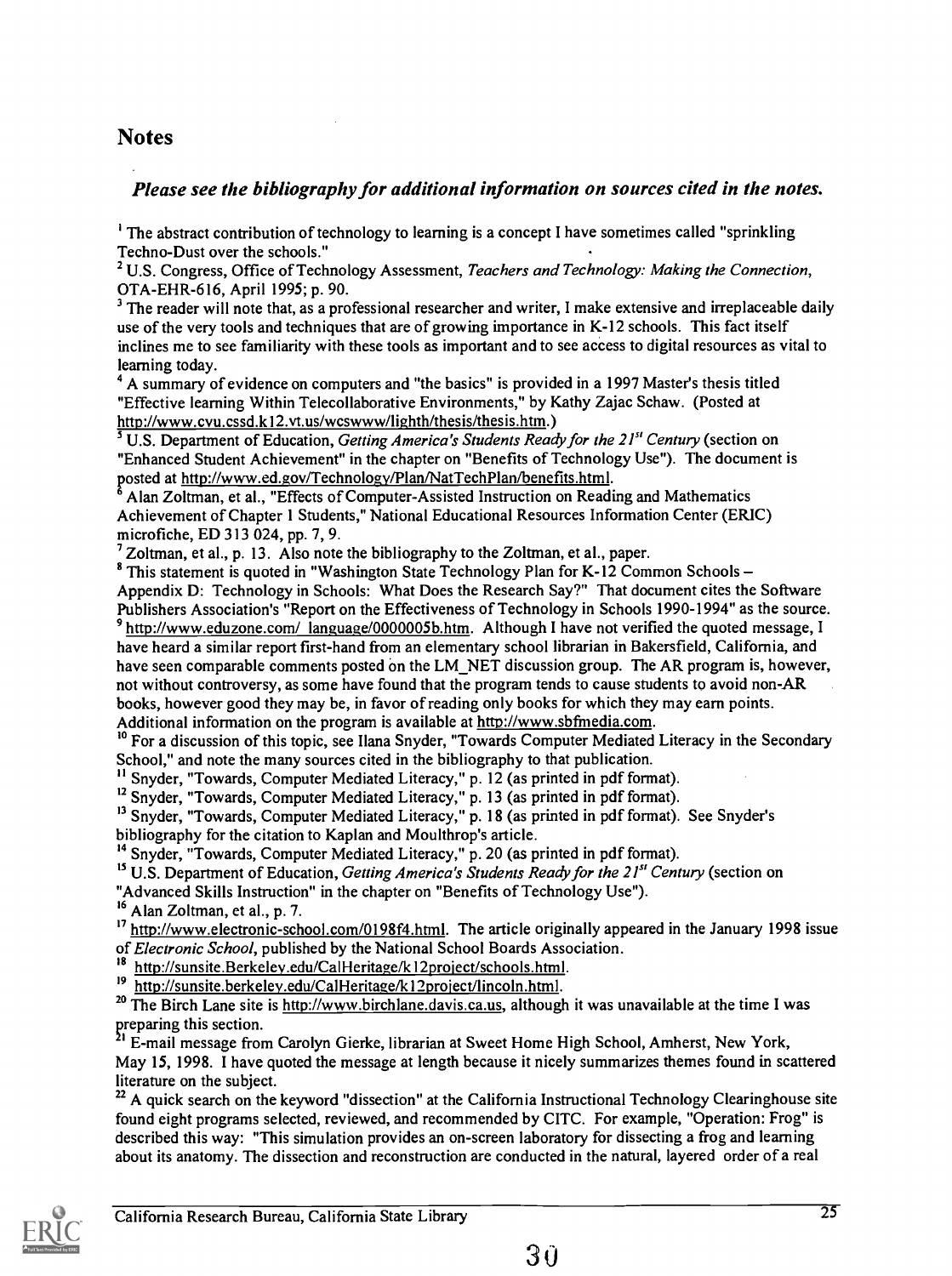dissection. Background information about frogs and toads includes both commonly asked questions and interesting little-known facts." For more information, see http://clearinghouse.k12.ca.us. Also see Richard T. Strauss and Mable B. Kinzie, "Student Achievement & Attitudes in a Pilot Study Comparing an Interactive Videodisc Simulation to Conventional Dissection," The American Biology Teacher, October 1994 (Vol. 56, No. 7), pp. 398-402. Strauss and Kinzie found, "Results of this study suggest that the Interactive Frog Dissection can be as effective as traditional frog dissection in the high school biology laboratory . . . ."

<sup>23</sup> I observed a radio telescope session during a visit to a science class at Redlands East Valley High School, Redlands, California, on the morning of May 29, 1998. What was striking was that by simply observing for an hour, not even participating hands-on, I gained insight into how a radio telescope is used to take measurements of astronomical objects and how to interpret some basic data. I would anticipate that the students' learning was enhanced by the opportunity to direct the measurement process and to interact with the onscreen controls. For more information, see the Goldstone-Apple Valley Radio Telescope site, http://www.aystc.org/astro/gavrt.htm.

 $\frac{1}{24}$  See http://www.kv5.com/intro.html, the Theban Mapping Project (Valley of the Kings, Egypt). <sup>25</sup> Douglas N. Gordin, et al., "Using the World Wide Web to Build Learning Communities in K-12" (posted at <u>http://www.covis.nwu.edu/Papers/k12web.html</u>); see esp. section 7.

<sup>26</sup> See http://www.terc.edu for more information. The site's page at

(http://www.terc.edu/proiects/proiects.html#anchor510853) notes: "TERC's mission to improve math and science education is pursued through project work. TERC currently has over forty-four active projects that are funded by government agencies, private foundations, and industry. The projects form clusters in which the work of one project informs and builds on the work of others." Oddly, the site seems only to identify itself as "TERC," and never spells out what the acronym stands for.

<sup>27</sup> For one view of "authentic learning" and some related concepts see

http://www.iriskylight.com/Assess/htaali.htm. Also see related comments at

http://www.evl.uic.edu/mariar/THESIS/CHAPTERS/212socio.html, a portion of a 1997 Master's thesis (University of Chicago) titled "Issues in the Design and Evaluation of a Virtual Reality Learning Environment" by Maria Roussos. Also see Reuven Lazarowitz and Jehuda Huppert, "Science process Skills of 10<sup>th</sup>-Grade Biology Students in a Computer-Assisted Learning Setting," Journal of Research on Computing in Education, Spring 1993 (Vol. 25, No 3), pp. 366-82.

<sup>28</sup> See, for example, the Internet Public Library "Online Newspapers" site, http://www.ipl.org/reading/news. This site, with access to over a thousand newspapers around the world in many languages, is an endless source of authentic, current language learning materials. The resources available via that site are also of value in other classes, most notably those related to world affairs and the study of other nations or regions. <sup>29</sup> Al Bode, "Developing International Student Exchanges from E-Mail: An Iowa Experience," The Global Schoolhouse, http://www.esh.org/wce/bode.htm.

<sup>30</sup> "The Art Teacher Connection" (http://www.primenet.com/~arted) for example, by art teacher Bettie Lake, has links to countless resources. ARTSEDGE: The Kennedy Center's National Arts and Education Information Network (http://artsedge.kennedy-center.org/aetext.html) is another source of information and links described as follows: "The mission of ARTSEDGE is to help artists, teachers, and students gain access to and/or share information, resources, and ideas that support the arts as a core subject area in the K-12 curriculum."

<sup>31</sup> See http://www.academicsenate.cc.ca.us/Senate/Papers/InfoComp.htm.

 $32$  My own parody paper about challenges facing California's mythical "Velcro Crop" is occasionally recognized as a good example of a "bad Web page," as it has a veneer of authenticity yet not an iota of reality. See http://members.unlimited.net/~kumbach/velcro.html.

 $33$  The clear distinction between a "reliable" print venue and a less reliable Internet venue was, in the eyes of some observers, reduced by the recent affair of Stephen Glass's bogus journalism, published in The New Republic and other respected print periodicals. Although the extent of Mr. Glass's fraud is not yet fully known, as of late May, 1998, The New Republic had disavowed as fraudulent three articles he had written for the magazine and was investigating the authenticity of dozens more. A May 18, 1998, article titled "Hack Heaven" published in TNR was exposed shortly after publication as a complete fabrication. Confidence in editorial review and fact checking of print publications (certainly of TNR and any other publications that carried Mr. Glass's work) is likely to have been reduced by this fiasco.

<sup>34</sup> See http://www.sirs.com for information on SIRS researcher and other products.

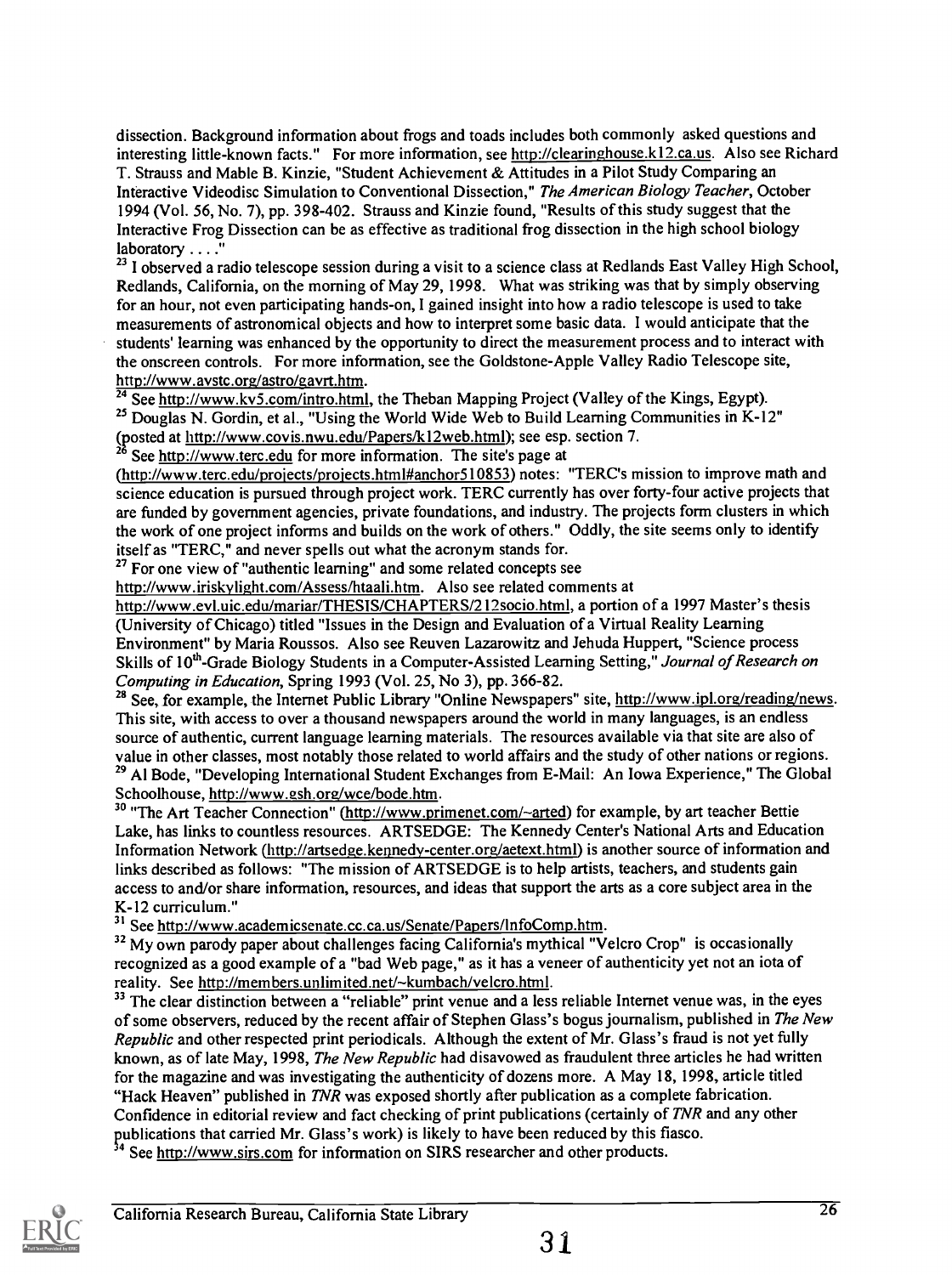<sup>35</sup> See http://www.epnet.com for information on EBSCO full-text databases and other products.

<sup>36</sup> Old Dominion University, 1995; abstract from Dissertation Abstracts Online, via Dialog; see Dissertation Abstracts International, Volume 56/08-A, page 3057.

<sup>37</sup> "Report on the Effectiveness of Technology in Schools, 95-96." The executive summary is posted at http://www.spa.org.project/edu pub/summary.htm.

<sup>38</sup> This report, according to its executive summary, reflected 176 studies (of which 70 had been published in professional journals and 33 were doctoral dissertations) selected from over 1,000 studies related to the subject of technology in schools. Needless to emphasize, the report is the product of an interested party (the Software Publishers Association), so its conclusions should be weighted accordingly, especially given the unavailability of the full report for review during preparation of the present paper. Nonetheless, there is nothing in the executive summary that conflicts with other evidence at my disposal, and I have no reason to question its conclusions, especially in view of the included *caveats*.

I base my comments on the posted executive summary. The full report was not available for use in preparing this paper.

 $^{\circ}$  The following comments reflect my own synthesis of observation, exchanges (in person and by phone and e-mail) with educators, and wide, eclectic reading online and off.

<sup>41</sup> Richard J. Coley, John Cradler, and Penelope Engler, "Computers and Classrooms: The Status of Technology in U.S. Schools" (Princeton, N.J.: Educational Testing Service, [1997]). The quoted passages are from the "Summary and Highlights" section.

<sup>42</sup> For more information, see http://www.tenthplanet.com/Company/news/97survey.

<sup>43</sup> "Students create computer program for firm," AP report datelined Atlanta, posted at 6:21 a.m., PDT, Tuesday, June 9, 1998; http://www.simercurv.com/breaking/docs/027660.htm.

<sup>44</sup> See Lynn Margherio, project director, *The Emerging Digital Economy* (Washington, D.C.: U.S. Department of Commerce, 1998).

<sup>45</sup> E-mail message dated May 13, 1998, on file with author.

 $46$  U.S. Department of Education, Getting America's Students Ready for the 21<sup>st</sup> Century (section on

"Advanced Skills Instruction" in the chapter on "Benefits of Technology Use).

47 Master's thesis, St. Michael's College, Colchester, Vermont, 1997, posted at

http://www.cvu.cssd.k12.vt.us/wcswww/lighth/thesis/thesis.htm.

<sup>48</sup> Schaw, "Effective Learning," p. 24 (as printed from posted HTML file).

<sup>49</sup> Ms. Schaw also addresses the difficulties encountered in the projects: "Upon analyzing the problems and pitfalls of each project, several lessons come to mind. Among them [are] the need to be flexible with time, avoiding too much 'teacher-directedness,' and providing for frequent, regular opportunities to communicate." She elaborates on each of those points in the "Lessons Learned" section of the thesis (beginning at page 27 of the printed HTML version).

<sup>50</sup> Center for Applied Special Technology (CAST), *The Role of Online Communications*, p. 2.

<sup>51</sup> CAST report, p. 10.

<sup>52</sup> CAST report, p. 13.

<sup>53</sup> CAST report, p. 14.

54 CAST report, p. 21.

<sup>55</sup> Note that "Listserv" is a trademarked name for one popular electronic mailing list management program.

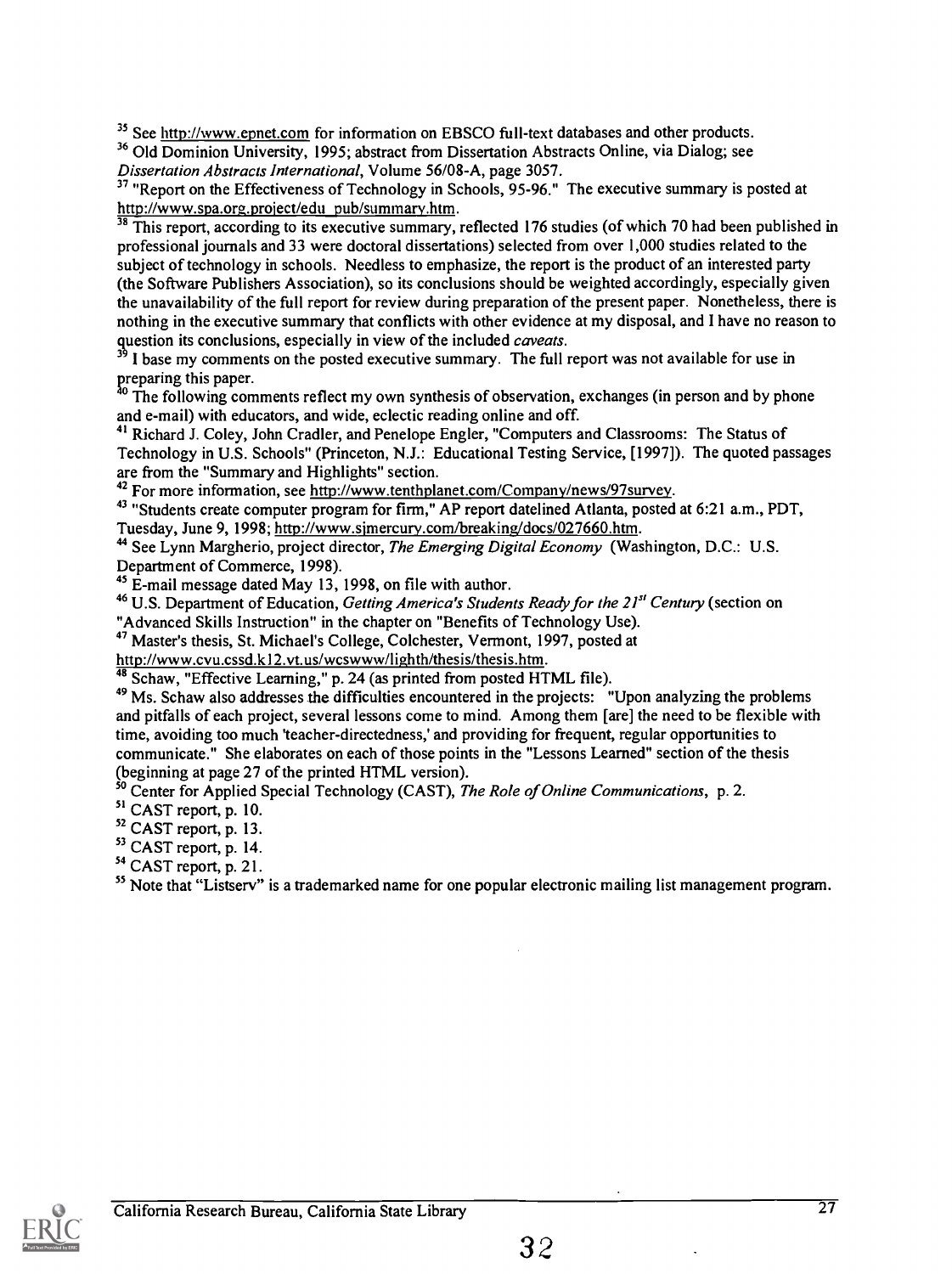#### \* \* \* \* \* \* \* \* \* \* \* \* \* \* \* \* \* \* \* \* \* \* \* \* \* \* \* \* \* \* \* \* \* \* \* \* \* \* \* \* \* \* \* \* \* \* \* \* \* \* \* \* \*

U.S. DEPARTMENT OF EDUCATION Office of Educational Research & Improvement (OERI) Educational Resources Information Center (ERIC)

#### REPRODUCTION RELEASE:

I. DOCUMENT IDENTIFICATION:

Title: Learning-Related Outcomes of Computer Technology in K-12 Education

#### Author: Kenneth W. Umbach

Corporate Source: California Research Bureau, California State Library

Publication Date: July 1998

#### II. REPRODUCTION RELEASE:

In order to disseminate as widely as possible timely and significant materials of interest to the educational community, documents announced in the monthly abstract journal of the ERIC system, Resources in Education (RIE), are usually made available to users in microfiche, reproduced paper copy, and electronic/optical media, and sold through the ERIC Document Reproduction Service (EDRS) or other ERIC vendors. Credit is given to the source of each document, and if reproduction release is granted, one of the following notices is affixed to the document.

If permission is granted to reproduce and disseminate the identified document, please CHECK ONE of the following three options and sign at the bottom of the page.

X Permission is granted to the Educational Resources Information Center (ERIC) to reproduce this material in microfiche, paper copy, electronic, and other optical media (Level 1).

Or

Permission is granted to the Educational Resources Information Center (ERIC) to reproduce this material in microfiche and in electronic media for ERIC subscribers only (Level 2A).

or

Permission is granted to the Educational Resources Information Center (ERIC) to reproduce this material in microfiche only (Level 2B).

Sign Here, Please Sermet H.